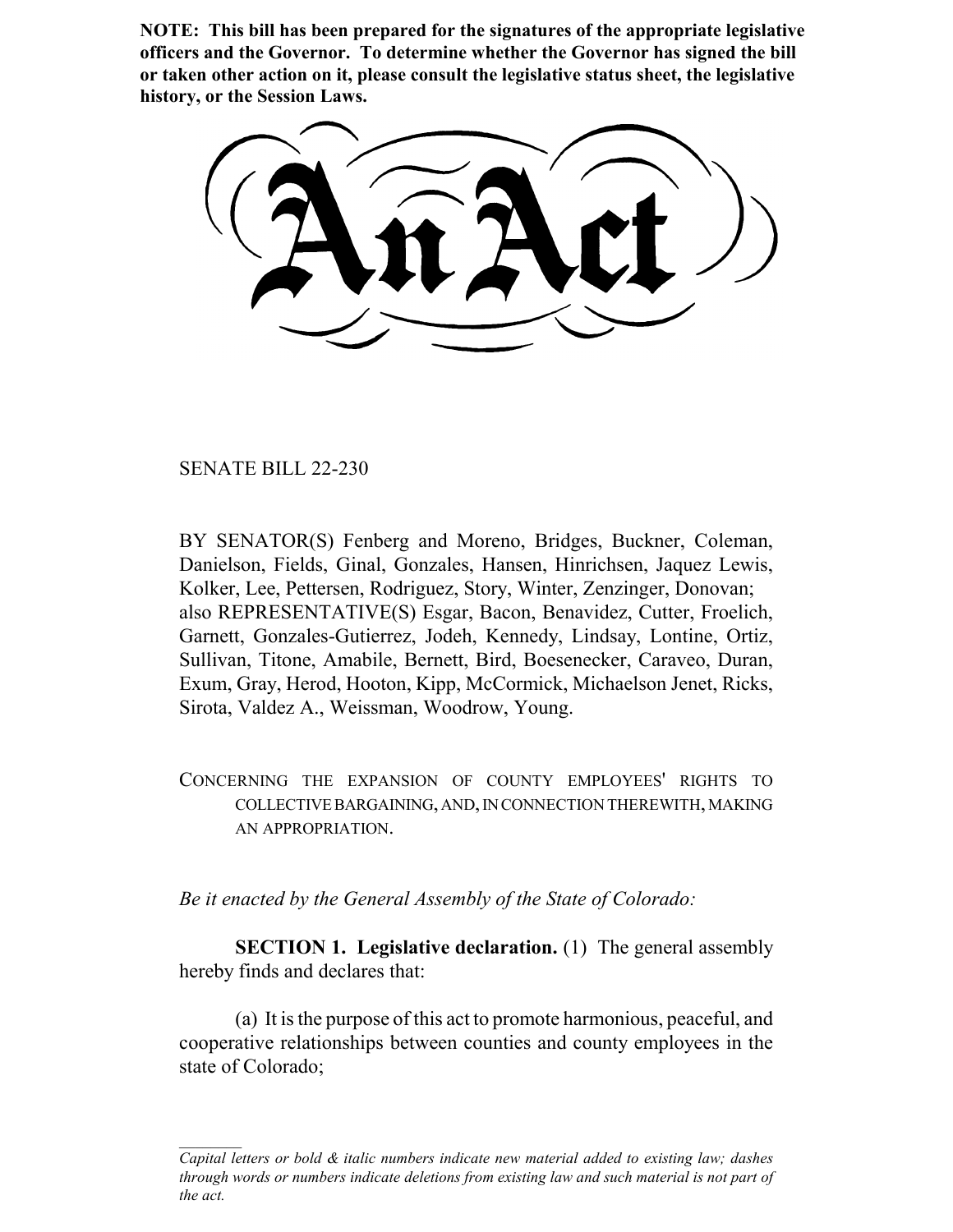(b) The creation of a statutory framework that recognizes the rights of county employees to join organizations of their own choosing, to be represented by those organizations, and to collectively bargain with their employer over wages, hours, and other terms and conditions of their employment will improve the delivery of public services in the state of Colorado; and

(c) Collective bargaining for county employees is a matter of statewide concern that affects public safety and general welfare.

**SECTION 2.** In Colorado Revised Statutes, **add** article 3.3 to title 8 as follows:

# **ARTICLE 3.3 Collective Bargaining by County Employees**

**8-3.3-101. Short title.** THE SHORT TITLE OF THIS ARTICLE 3.3 IS THE "COLLECTIVE BARGAINING BY COUNTY EMPLOYEES ACT".

**8-3.3-102. Definitions.** AS USED IN THIS ARTICLE 3.3, UNLESS THE CONTEXT OTHERWISE REQUIRES:

(1) "BARGAINING UNIT" MEANS A GROUP OF COUNTY EMPLOYEES IN A UNIT DEEMED APPROPRIATE FOR THE PURPOSE OF COLLECTIVE BARGAINING IN ACCORDANCE WITH SECTION 8-3.3-110; EXCEPT THAT A BARGAINING UNIT DOES NOT INCLUDE:

(a) A CONFIDENTIAL EMPLOYEE;

(b) A MANAGERIAL EMPLOYEE;

(c) AN EXECUTIVE EMPLOYEE; OR

(d) TEMPORARY, INTERMITTENT, OR SEASONAL EMPLOYEES WHO WORK LESS THAN NINETY DAYS IN A THREE-HUNDRED-SIXTY-FIVE-DAY **PERIOD.** 

(2) "COLLECTIVE BARGAINING" OR "COLLECTIVELY BARGAIN" MEANS THE PERFORMANCE OF THE MUTUAL OBLIGATION OF A COUNTY AND AN EXCLUSIVE REPRESENTATIVE TO:

PAGE 2-SENATE BILL 22-230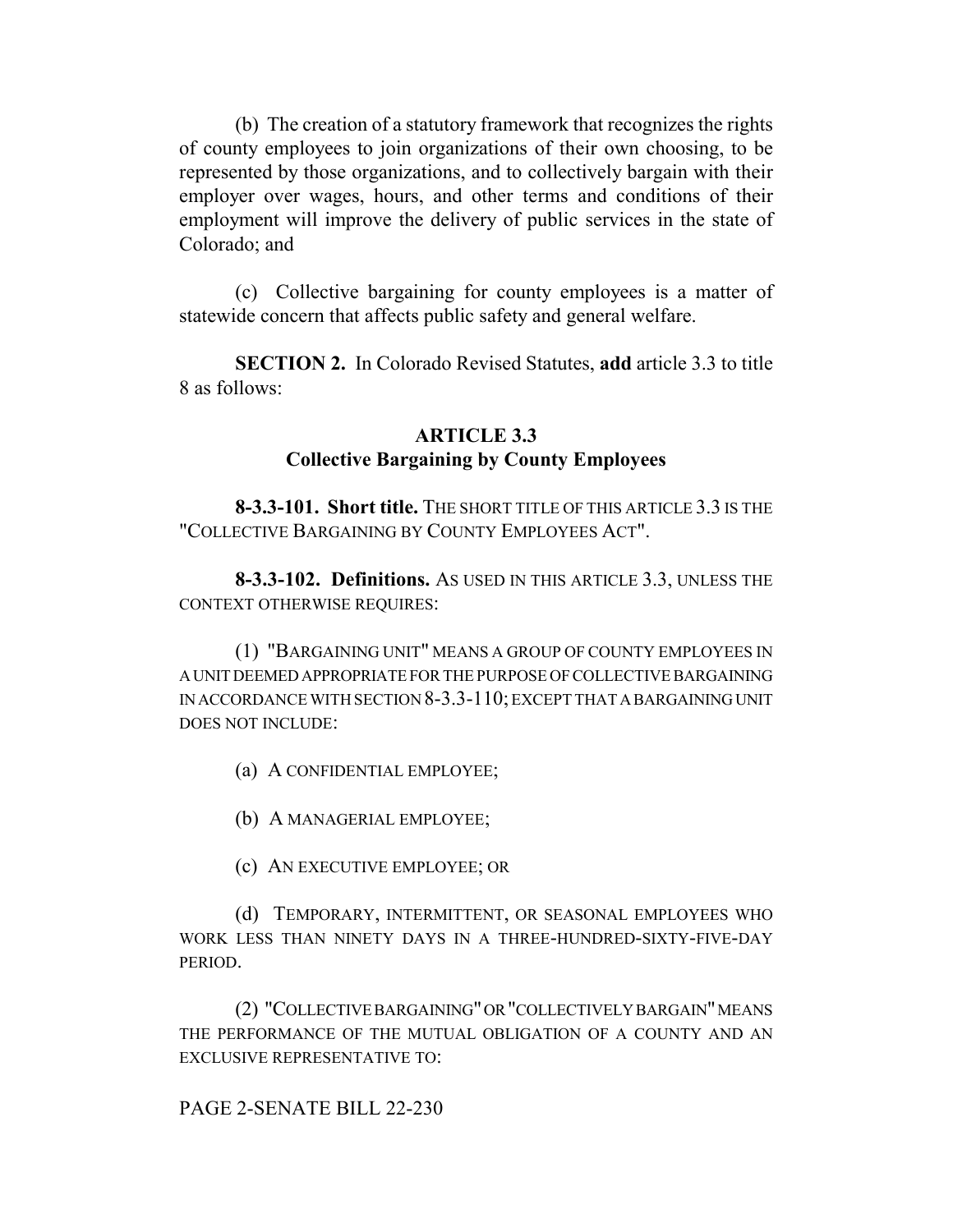(a) MEET AT REASONABLE TIMES AND PLACES AND NEGOTIATE IN GOOD FAITH WITH RESPECT TO WAGES, HOURS, AND OTHER TERMS AND CONDITIONS OF EMPLOYMENT;

(b) RESOLVE QUESTIONS ARISING UNDER A COLLECTIVE BARGAINING AGREEMENT THROUGH A NEGOTIATED GRIEVANCE PROCEDURE CULMINATING IN FINAL AND BINDING ARBITRATION; AND

(c) EXECUTE A WRITTEN CONTRACT INCORPORATING ANY AGREEMENTS REACHED.

(3) "COLLECTIVE BARGAINING AGREEMENT" MEANS AN AGREEMENT NEGOTIATED BETWEEN AN EXCLUSIVE REPRESENTATIVE AND A COUNTY, INCLUDING AN AGREEMENT REACHED THROUGH AN IMPASSE RESOLUTION PROCESS PURSUANT TO SECTION 8-3.3-114.

- (4) "COMPENSATION" MEANS:
- (a) BASE WAGE OR SALARY;
- (b) ANY FORM OF DIRECT MONETARY PAYMENTS;
- (c) HEALTH, ACCIDENT, LIFE, AND DISABILITY INSURANCE;
- (d) PENSION PROGRAMS;
- (e) PAID TIME OFF;
- (f) UNIFORM AND EQUIPMENT ALLOWANCES; AND
- (g) EXPENSE REIMBURSEMENT.
- (5) "CONFIDENTIAL EMPLOYEE" MEANS A PERSON WHO IS:

(a) REQUIRED TO DEVELOP OR PRESENT MANAGEMENT POSITIONS WITH RESPECT TO EMPLOYER-EMPLOYEE RELATIONS OR WHOSE DUTIES NORMALLY REQUIRE ACCESS TO CONFIDENTIAL INFORMATION THAT IS USED TO CONTRIBUTE SIGNIFICANTLY TO THE DEVELOPMENT OF THE MANAGEMENT POSITIONS; OR

PAGE 3-SENATE BILL 22-230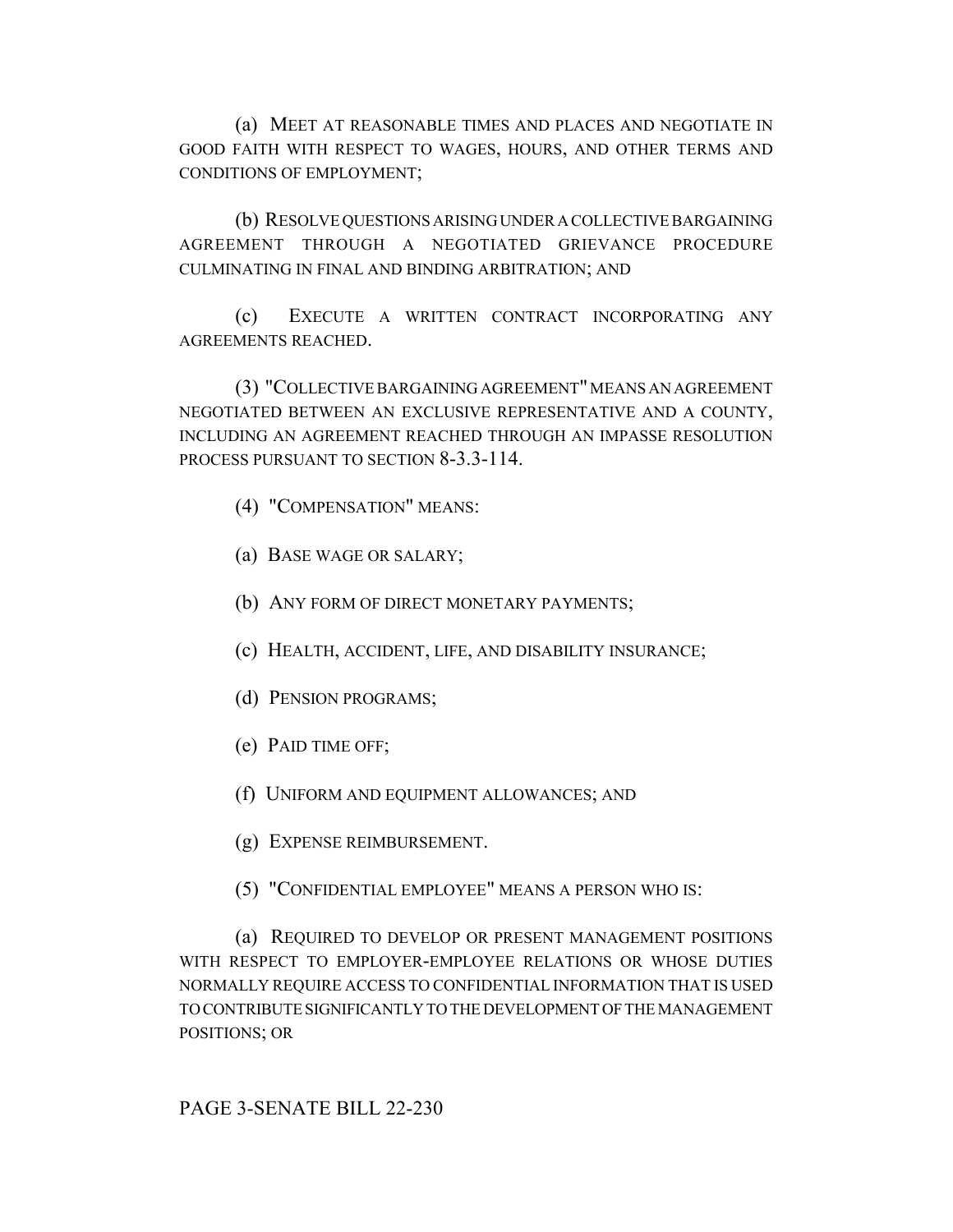(b) EMPLOYED AS AN ATTORNEY BY THE COUNTY AND WHOSE DUTIES ARE TO PROVIDE DIRECT LEGAL COUNSEL REGARDING THE APPLICATION, INTERPRETATION, OR ENFORCEMENT OF THIS ARTICLE 3.3.

(6) (a) "COUNTY" MEANS A COUNTY IN THIS STATE.

- (b) "COUNTY" DOES NOT INCLUDE:
- (I) A CITY AND COUNTY;

(II) A COUNTY WITH A POPULATION OF LESS THAN SEVEN THOUSAND FIVE HUNDRED PEOPLE PURSUANT TO THE OFFICIAL FIGURES OF THE MOST RECENT UNITED STATES DECENNIAL CENSUS;

(III) THE STATE OR ANY POLITICAL SUBDIVISION OF THE STATE WHERE THE STATE OR POLITICAL SUBDIVISION OF THE STATE ACQUIRES OR OPERATES A MASS TRANSPORTATION SYSTEM, OR ANY CARRIER BY RAILROAD, EXPRESS COMPANY, OR SLEEPING CAR COMPANY SUBJECT TO THE FEDERAL "RAILWAY LABOR ACT",45U.S.C. SEC.151 ET SEQ., AS AMENDED;

(IV) A MUNICIPALITY;

(V) A SCHOOL DISTRICT, A DISTRICT CHARTER SCHOOL AUTHORIZED PURSUANT TO PART 1 OF ARTICLE 30.5 OF TITLE 22, OR AN INSTITUTE CHARTER SCHOOL AUTHORIZED PURSUANT TO PART 5 OF ARTICLE 30.5 OF TITLE 22;

(VI) ANY DISTRICT, BUSINESS IMPROVEMENT DISTRICT, SPECIAL DISTRICT CREATED PURSUANT TO TITLE 32, AUTHORITY, OR OTHER POLITICAL SUBDIVISION OF THE STATE; OR

(VII) A PUBLIC HOSPITAL ESTABLISHED BY A COUNTY PURSUANT TO PART 3 OF ARTICLE 3 OF TITLE 25.

(7) "COUNTY EMPLOYEE" MEANS A PERSON EMPLOYED BY A COUNTY, INCLUDING A PERSON WHOSE EMPLOYMENT WITH THE COUNTY HAS CEASED DUE TO AN UNFAIR LABOR PRACTICE OR A DISCHARGE, IF SUCH DISCHARGE IS SUBJECT TO APPEAL UNDER AN APPLICABLE APPEALS PROCESS.

(8) "DEADLY PHYSICAL FORCE" MEANS FORCE, THE INTENDED,

PAGE 4-SENATE BILL 22-230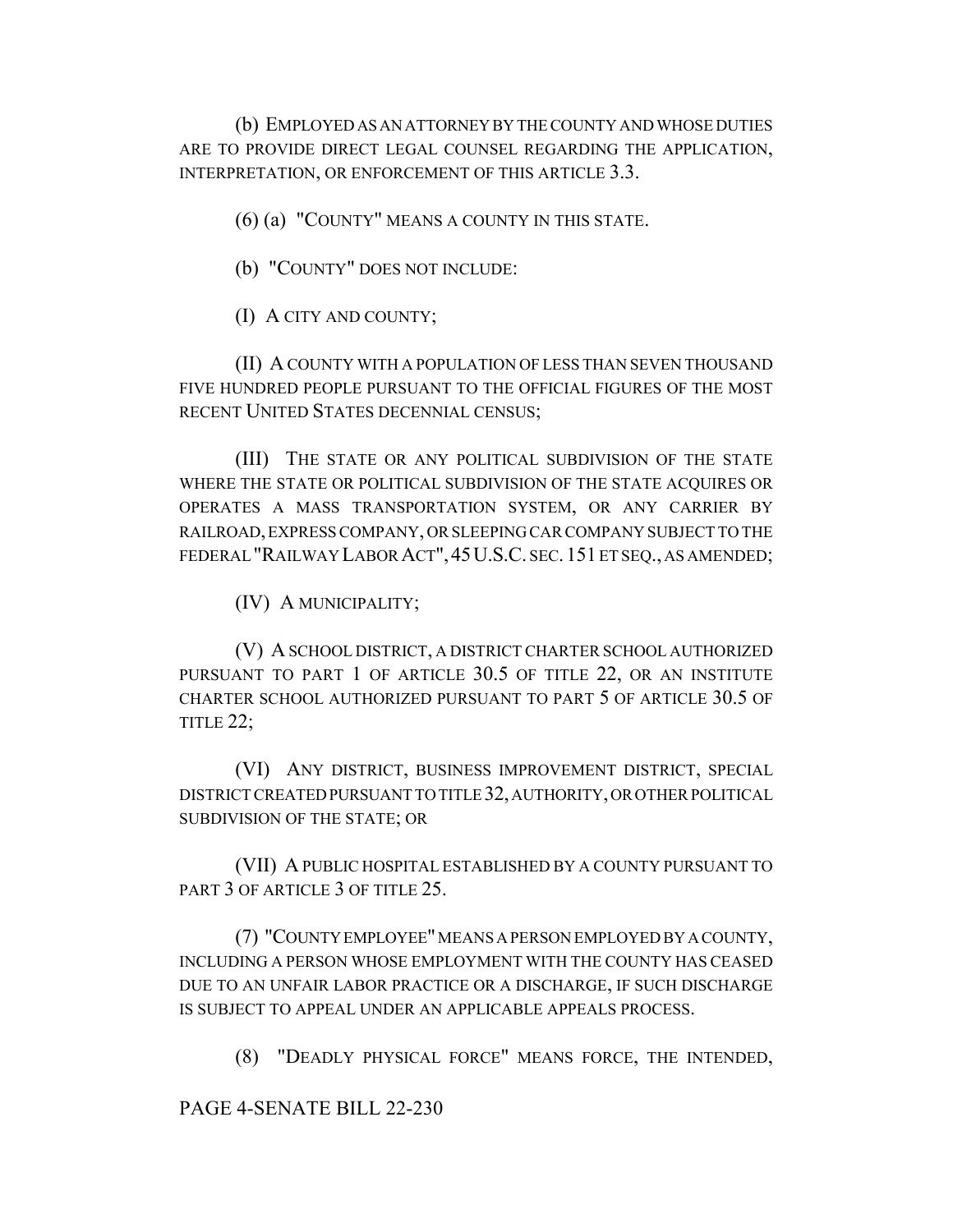NATURAL, AND PROBABLE CONSEQUENCE OF WHICH IS TO PRODUCE DEATH, AND WHICH DOES, IN FACT, PRODUCE DEATH.

(9) "DEPARTMENT" MEANS THE DEPARTMENT OF LABOR AND EMPLOYMENT.

(10) "DIRECTOR" MEANS THE DIRECTOR OF THE DIVISION.

(11) "DIVISION" MEANS THE DIVISION OF LABOR STANDARDS AND STATISTICS IN THE DEPARTMENT.

(12) "EMPLOYEE ORGANIZATION" MEANS A NONPROFIT ORGANIZATION THAT ENGAGES WITH A COUNTY CONCERNING WAGES, HOURS, AND OTHER TERMS AND CONDITIONS OF EMPLOYMENT AND THAT REPRESENTS OR SEEKS TO REPRESENT COUNTY EMPLOYEES IN A BARGAINING UNIT.

(13) "EXCLUSIVE REPRESENTATIVE" MEANS THE EMPLOYEE ORGANIZATION CERTIFIED OR RECOGNIZED AS THE REPRESENTATIVE OF EMPLOYEES IN A BARGAINING UNIT PURSUANT TO THE TERMS OF THIS ARTICLE 3.3.

(14) "EXECUTIVE EMPLOYEE" MEANS AN EMPLOYEE:

(a) WHOSE PRIMARY DUTY IS MANAGEMENT OF THE ENTITY IN WHICH THE EMPLOYEE IS EMPLOYED OR OF A CUSTOMARILY RECOGNIZED DEPARTMENT OR SUBDIVISION OF THE ENTITY;

(b) WHO CUSTOMARILY AND REGULARLY DIRECTS THE WORK OF TWO OR MORE OTHER EMPLOYEES; AND

(c) WHO HAS THE AUTHORITY TO HIRE OR FIRE OTHER EMPLOYEES OR WHOSE SUGGESTIONS AND RECOMMENDATIONS AS TO THE HIRING, FIRING, ADVANCEMENT, PROMOTION, OR ANY OTHER CHANGE OF STATUS OF OTHER EMPLOYEES ARE GIVEN PARTICULAR WEIGHT.

(15) "FACT FINDING" MEANS THE PROCESS WHEREBY THE ISSUES NOT RESOLVED IN COLLECTIVE BARGAINING NEGOTIATIONS BETWEEN THE COUNTY AND THE EXCLUSIVE REPRESENTATIVE ARE PRESENTED TO A FACT FINDER FOR RESOLUTION PURSUANT TO SECTION 8-3.3-114.

PAGE 5-SENATE BILL 22-230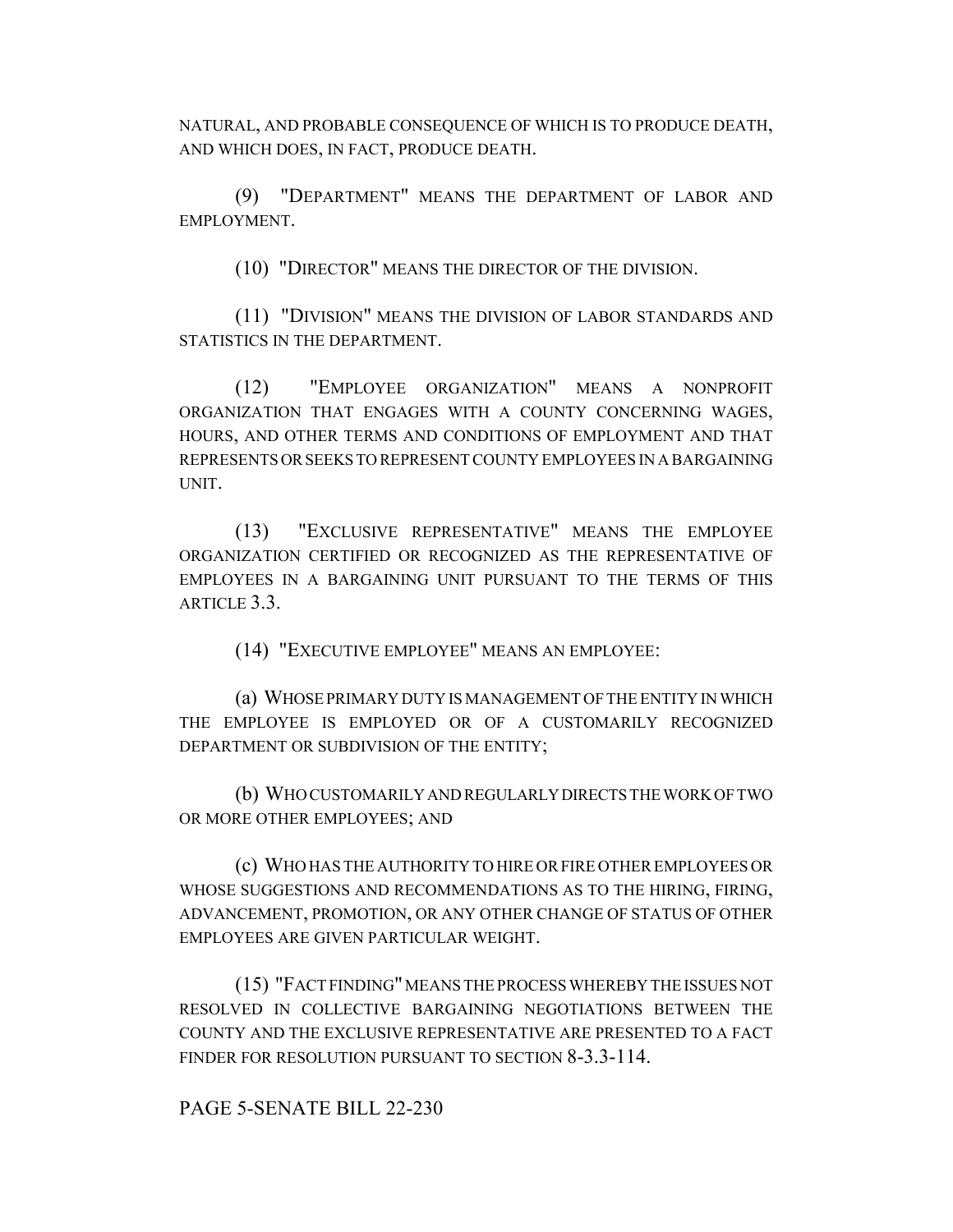(16) "FINAL OFFER" MEANS THE WRITTEN OFFER MADE:

(a) LATEST IN TIME BY AN EXCLUSIVE REPRESENTATIVE TO A COUNTY OR BY A COUNTY TO AN EXCLUSIVE REPRESENTATIVE; AND

(b) AT LEAST SEVEN CALENDAR DAYS BEFORE THE BEGINNING OF AN IMPASSE RESOLUTION HEARING AS DESCRIBED IN SECTION 8-3.3-114.

(17) "INTEREST-BASED BARGAINING" MEANS A METHOD OF COLLECTIVE BARGAINING THAT INVOLVES MUTUAL COLLABORATION.

(18) "MANAGERIAL EMPLOYEE" MEANS ANY COUNTY EMPLOYEE WHO HAS SIGNIFICANT RESPONSIBILITIES FOR FORMULATING COUNTY POLICIES AND PROGRAMS OR ADMINISTERING AN AGENCY OR DEPARTMENT OF AN AGENCY.

(19) "NEW EMPLOYEE ORIENTATION" MEANS THE ONBOARDING PROCESS OF A NEWLY HIRED COUNTY EMPLOYEE, WHETHER IN PERSON, ONLINE, OR THROUGH OTHER MEANS OR MEDIUMS, IN WHICH COUNTY EMPLOYEES ARE ADVISED OF THEIR EMPLOYMENT STATUS, RIGHTS, BENEFITS, DUTIES, AND RESPONSIBILITIES OR ANY OTHER EMPLOYMENT-RELATED MATTERS.

(20) "PHYSICAL FORCE" MEANS THE APPLICATION OF PHYSICAL TECHNIQUES OR TACTICS, CHEMICAL AGENTS, OR WEAPONS TO ANOTHER PERSON.

(21) "SERIOUS BODILY INJURY" MEANS BODILY INJURY THAT, EITHER AT THE TIME OF THE ACTUAL INJURY OR AT A LATER TIME, INVOLVES:

(a) A SUBSTANTIAL RISK OF:

(I) DEATH;

(II) SERIOUS PERMANENT DISFIGUREMENT; OR

(III) PROTRACTED LOSS OR IMPAIRMENT OF THE FUNCTION OF ANY PART OR ORGAN OF THE BODY; OR

(b) A BREAK, FRACTURE, OR BURN OF THE SECOND OR THIRD DEGREE.

PAGE 6-SENATE BILL 22-230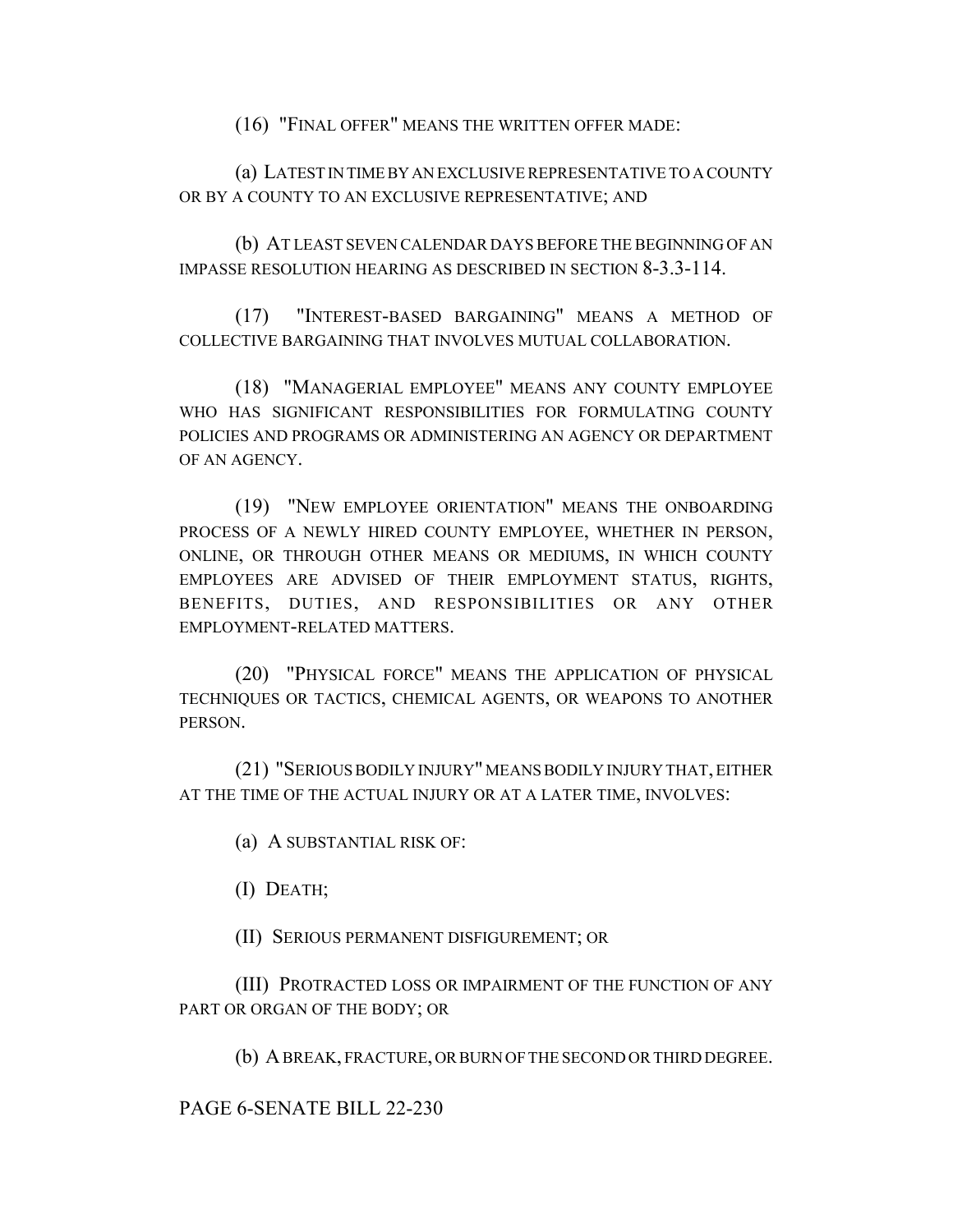(22) "SHOWING OF INTEREST" MEANS WRITTEN OR ELECTRONIC DOCUMENTATION THAT PROVIDES EVIDENCE OF COUNTY EMPLOYEE MEMBERSHIP OR SUPPORT FOR AN EMPLOYEE ORGANIZATION FOR PURPOSES OF EXCLUSIVE REPRESENTATION. "SHOWING OF INTEREST" INCLUDES ANY ELECTRONIC SIGNATURE ACCEPTABLE UNDER THE "UNIFORM ELECTRONIC TRANSACTIONS ACT", ARTICLE 71.3 OF TITLE 24.

(23) "TERMS AND CONDITIONS OF EMPLOYMENT" MEANS MATTERS AFFECTING THE EMPLOYMENT AND WORKING CONDITIONS OF COUNTY EMPLOYEES, INCLUDING HOURS AND PLACE OF WORK.

**8-3.3-103. County employees - rights - obligations.** (1) COUNTY EMPLOYEES HAVE THE RIGHT TO:

(a) SELF-ORGANIZE;

(b) FORM, JOIN, OR ASSIST AN EMPLOYEE ORGANIZATION;

(c) ENGAGE IN THE COLLECTIVE BARGAINING PROCESS AND THE FORMATION OF A COLLECTIVE BARGAINING AGREEMENT THROUGH REPRESENTATIVES OF THEIR OWN CHOOSING;

(d) ENGAGE IN OTHER CONCERTED ACTIVITIES FOR THE PURPOSE OF COLLECTIVE BARGAINING OR OTHER MUTUAL AID OR PROTECTION; AND

(e) REFRAIN FROM ANY OR ALL CONCERTED ACTIVITIES WITHOUT INTERFERENCE, CONSTRAINT, OR COERCION BY A COUNTY OR AN EMPLOYEE ORGANIZATION.

(2) COUNTY EMPLOYEES HAVE THE RIGHT TO COMMUNICATE WITH ONE ANOTHER AND WITH EMPLOYEE ORGANIZATION REPRESENTATIVES CONCERNING ORGANIZATION, REPRESENTATION, WORKPLACE ISSUES, COLLECTIVE BARGAINING, AND THE BUSINESS AND PROGRAMS OF AN EMPLOYEE ORGANIZATION AT COUNTY EMPLOYEE WORK SITES AND BY MEANS OF E-MAIL SYSTEMS, TEXT MESSAGES, OR OTHER ELECTRONIC COMMUNICATIONS; TELEPHONE; PAPER DOCUMENTS; AND OTHER MEANS OF COMMUNICATION SUBJECT TO REASONABLE RESTRICTIONS. UPON CERTIFICATION OF AN EXCLUSIVE REPRESENTATIVE, THE RESTRICTIONS MUST BE DETERMINED THROUGH COLLECTIVE BARGAINING.

# PAGE 7-SENATE BILL 22-230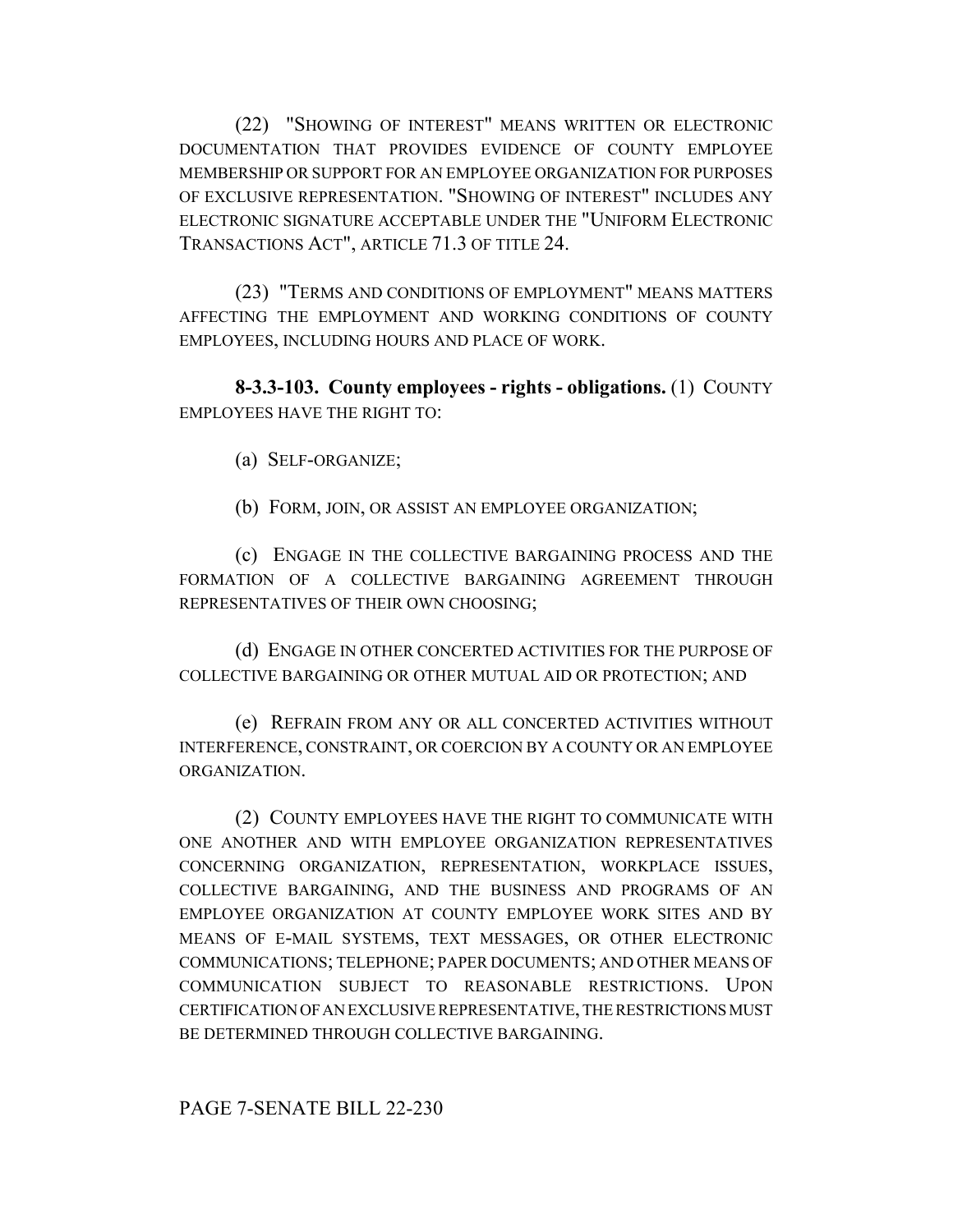(3) COUNTY EMPLOYEES HAVE THE RIGHT TO HAVE THEIR EXCLUSIVE REPRESENTATIVE BE PRESENT AT:

(a) ANY FORMAL DISCUSSION BETWEEN ONE OR MORE REPRESENTATIVES OF THE COUNTY AND ONE OR MORE COUNTY EMPLOYEES IN THE BARGAINING UNIT OR THEIR REPRESENTATIVES CONCERNING A GRIEVANCE, A PERSONNEL POLICY OR PRACTICE, OR ANY OTHER GENERAL CONDITION OF EMPLOYMENT; OR

(b) ANY EXAMINATION OF A COUNTY EMPLOYEE IN THE BARGAINING UNIT BY A REPRESENTATIVE OF THE COUNTY IN CONNECTION WITH AN INVESTIGATION IF:

(I) THE COUNTY EMPLOYEE REASONABLY BELIEVES THAT THE EXAMINATION MAY RESULT IN DISCIPLINARY ACTION AGAINST THE COUNTY EMPLOYEE; AND

(II) THE COUNTY EMPLOYEE REQUESTS REPRESENTATION.

(4) THE DISCUSSIONS DESCRIBED IN SUBSECTION (3)(a) OF THIS SECTION DO NOT INCLUDE INFORMAL DISCUSSIONS OR ORDINARY COACHING CONVERSATIONS BETWEEN COUNTY EMPLOYEES AND THEIR MANAGERS OR SUPERVISORS.

(5) A COUNTY SHALL ANNUALLY INFORM ITS COUNTY EMPLOYEES IN A BARGAINING UNIT WHO ARE REPRESENTED BY AN EXCLUSIVE REPRESENTATIVE OF THEIR RIGHTS UNDER SUBSECTION (3)(b) OF THIS SECTION.

(6) COUNTY EMPLOYEES HAVE THE RIGHT TO FULLY PARTICIPATE IN THE POLITICAL PROCESS. COUNTY EMPLOYEES, DURING NONWORKING HOURS, MAY SPEAK WITH MEMBERS OF THE PUBLIC AND THE COUNTY ON ANY MATTER OF PUBLIC CONCERN, INCLUDING THE TERMS AND CONDITIONS OF THEIR EMPLOYMENT, AND MAY ENGAGE IN OTHER POLITICAL ACTIVITIES IN THE SAME MANNER AS OTHER RESIDENTS OF COLORADO, WITHOUT DISCRIMINATION, INTIMIDATION, OR RETALIATION.

**8-3.3-104. Exclusive representatives - rights.** (1) A COUNTY SHALL GIVE THE EXCLUSIVE REPRESENTATIVE REASONABLE ACCESS TO COUNTY EMPLOYEES AT WORK, THROUGH ELECTRONIC COMMUNICATION

PAGE 8-SENATE BILL 22-230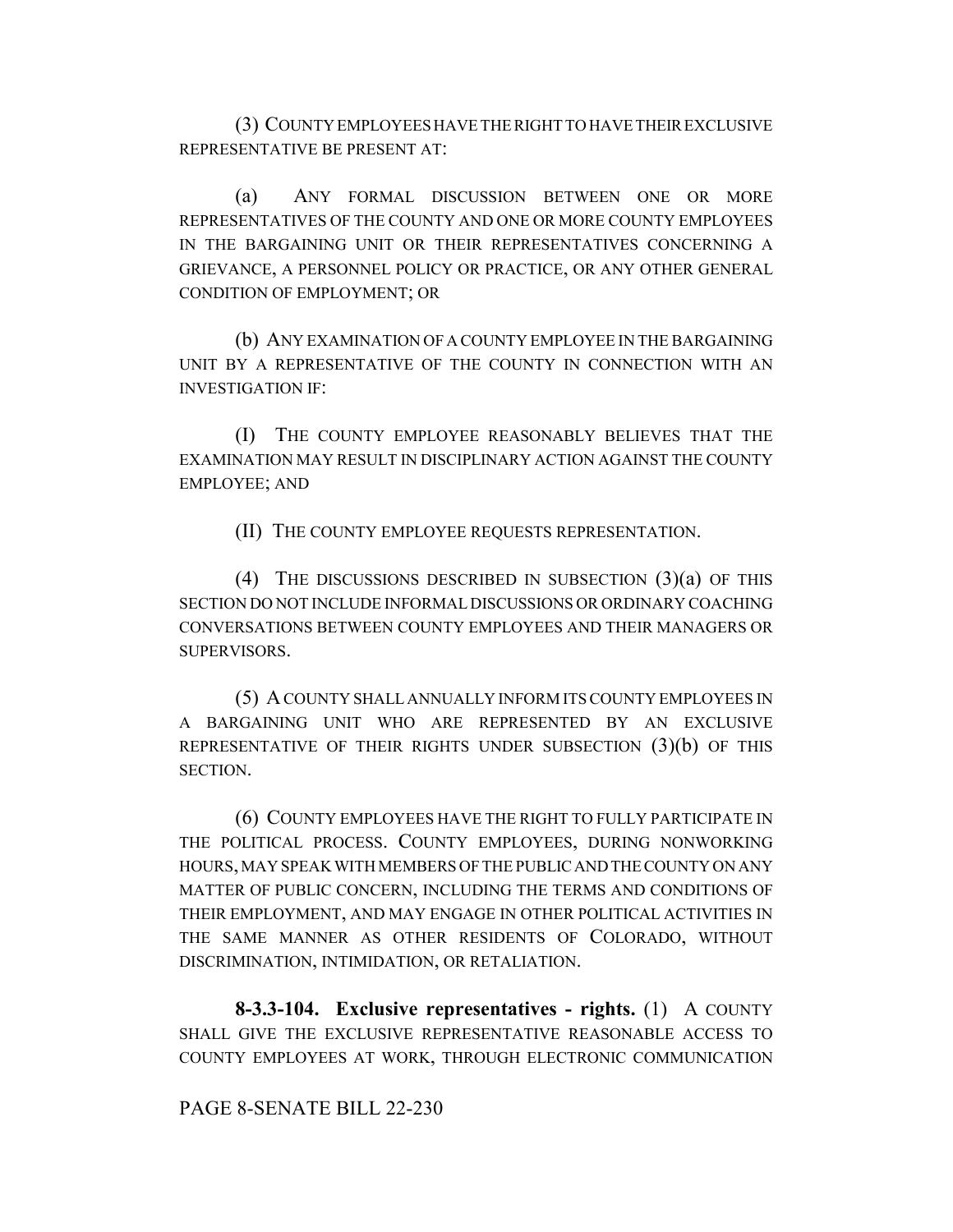AND OTHER MEANS. REASONABLE ACCESS MUST BE DETERMINED THROUGH COLLECTIVE BARGAINING.

(2) AT THE END OF EACH CALENDAR QUARTER, A COUNTY SHALL PROVIDE TO THE EXCLUSIVE REPRESENTATIVE THE FOLLOWING INFORMATION FOR EACH COUNTY EMPLOYEE IN THE BARGAINING UNIT:

(a) THE NAME, EMPLOYEE IDENTIFICATION NUMBER, DEPARTMENT, JOB CLASSIFICATION, JOB TITLE, WORK TELEPHONE NUMBER, WORK E-MAIL ADDRESS, WORK ADDRESS, WORK LOCATION, SALARY, AND DATE OF HIRE OF EACH COUNTY EMPLOYEE AS CONTAINED IN THE COUNTY'S RECORDS; AND

(b) THE HOME ADDRESS, HOME AND PERSONAL CELLULAR TELEPHONE NUMBERS, AND PERSONAL E-MAIL ADDRESS OF EACH COUNTY EMPLOYEE, UNLESS DIRECTED BY THE COUNTY EMPLOYEE NOT TO PROVIDE SOME OR ALL OF THE INFORMATION.

(3) (a) (I) WITHIN THIRTY DAYS AFTER A COUNTY EMPLOYEE IS HIRED, THE COUNTY SHALL PROVIDE THE EXCLUSIVE REPRESENTATIVE WITH AN OPPORTUNITY TO MEET WITH THAT COUNTY EMPLOYEE DURING WORK TIME AS DETERMINED PURSUANT TO SUBSECTION  $(3)(a)(III)$  OF THIS SECTION.

(II) THE COUNTY SHALL PROVIDE THE EXCLUSIVE REPRESENTATIVE NOTICE AT LEAST TEN DAYS IN ADVANCE OF A NEW EMPLOYEE ORIENTATION; EXCEPT THAT A SHORTER NOTICE MAY BE PROVIDED WHEN THERE IS AN URGENT NEED, CRITICAL TO THE COUNTY'S OPERATIONS, THAT WAS NOT REASONABLY FORESEEABLE.

(III) THE COUNTY AND THE EXCLUSIVE REPRESENTATIVE SHALL DETERMINE THE STRUCTURE, TIME, AND MANNER OF THE EMPLOYEE ORGANIZATION'S ACCESS TO COUNTY EMPLOYEES THROUGH COLLECTIVE BARGAINING.THE COLLECTIVE BARGAINING AGREEMENT MUST PROVIDE THE EXCLUSIVE REPRESENTATIVE ACCESS TO THE COUNTY'S EMPLOYEE ORIENTATION AND ORIENTATION MATERIALS AND INFORMATION.

(b) THE COUNTY SHALL PAY ITS COUNTY EMPLOYEES FOR THE TIME EMPLOYEES MEET WITH THE EXCLUSIVE REPRESENTATIVE PURSUANT TO THIS SUBSECTION (3). THE COUNTY SHALL PAY EACH COUNTY EMPLOYEE THE SAME RATE OF PAY THAT THE EMPLOYEE IS PAID DURING NORMAL WORK HOURS.

# PAGE 9-SENATE BILL 22-230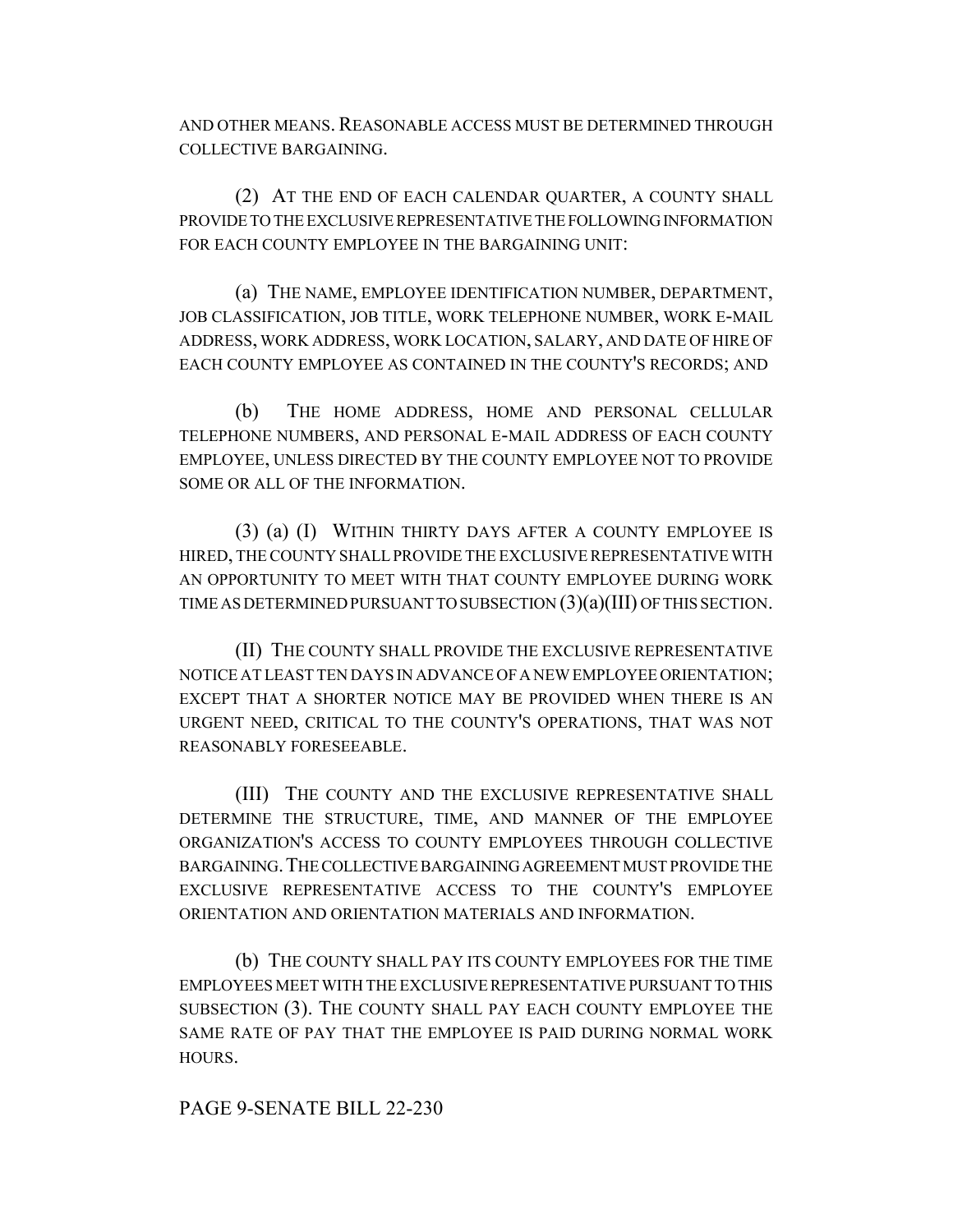(4) THE COUNTY SHALL MAKE PAYROLL DEDUCTIONS FOR MEMBERSHIP DUES AND OTHER PAYMENTS THAT COUNTY EMPLOYEES VOLUNTARILY AUTHORIZE TO BE MADE TO THE EXCLUSIVE REPRESENTATIVE AND RELATED ENTITIES. THE EXCLUSIVE REPRESENTATIVE AND RELATED ENTITIES SHALL BE THE ONLY ORGANIZATIONS FOR WHICH THE COUNTY SHALL MAKE PAYROLL DEDUCTIONS FROM COUNTY EMPLOYEES WHO ARE IN A BARGAINING UNIT REPRESENTED BY THE EXCLUSIVE REPRESENTATIVE.

(5) (a) THE COUNTY SHALL HONOR THE TERMS OF COUNTY EMPLOYEES' AUTHORIZATIONS FOR PAYROLL DEDUCTIONS MADE IN ANY FORM THAT SATISFIES THE REQUIREMENTS OF THE "UNIFORM ELECTRONIC TRANSACTIONS ACT", ARTICLE 71.3 OF TITLE 24, INCLUDING WITHOUT LIMITATION ELECTRONIC AUTHORIZATIONS, INCLUDING VOICE AUTHORIZATIONS, THAT MEET THE REQUIREMENTS OF AN ELECTRONIC SIGNATURE AS DEFINED IN SECTION 24-71.3-102 (8).

(b) AT THE ELECTION OF THE EXCLUSIVE REPRESENTATIVE, A COUNTY EMPLOYEE'S REQUEST TO CANCEL OR CHANGE AUTHORIZATIONS FOR PAYROLL DEDUCTIONS MUST BE DIRECTED TO THE EXCLUSIVE REPRESENTATIVE RATHER THAN TO THE COUNTY. IN SUCH CASE, THE EXCLUSIVE REPRESENTATIVE IS RESPONSIBLE FOR PROCESSING THE REQUEST IN ACCORDANCE WITH THE TERMS OF THE AUTHORIZATION. AN AUTHORIZATION FOR A PAYROLL DEDUCTION MAY NOT BE IRREVOCABLE FOR A PERIOD OF MORE THAN ONE YEAR.

(c) AN EXCLUSIVE REPRESENTATIVE THAT CERTIFIES THAT IT HAS AND WILL MAINTAIN INDIVIDUAL COUNTY EMPLOYEE AUTHORIZATIONS IS NOT REQUIRED TO PROVIDE A COPY OF AN INDIVIDUAL AUTHORIZATION TO THE COUNTY UNLESS A DISPUTE ARISES ABOUT THE EXISTENCE OR TERMS OF THAT AUTHORIZATION.THE EXCLUSIVE REPRESENTATIVE SHALL INDEMNIFY THE COUNTY FOR ANY CLAIMS MADE BY THE COUNTY EMPLOYEE FOR DEDUCTIONS MADE IN RELIANCE ON INFORMATION MAINTAINED BY THE EXCLUSIVE REPRESENTATIVE.

**8-3.3-105. Counties - rights.** (1) UNLESS OTHERWISE AGREED TO BY A COUNTY IN A COLLECTIVE BARGAINING AGREEMENT, THIS ARTICLE 3.3 DOES NOT IMPAIR THE RIGHT AND RESPONSIBILITY OF EACH COUNTY TO:

(a) DETERMINE AND CARRY OUT ANY MISSION, INITIATIVE, TASK FORCE, AGENDA, POLICY, OR PROGRAM OF ANY DEPARTMENT, DIVISION,

### PAGE 10-SENATE BILL 22-230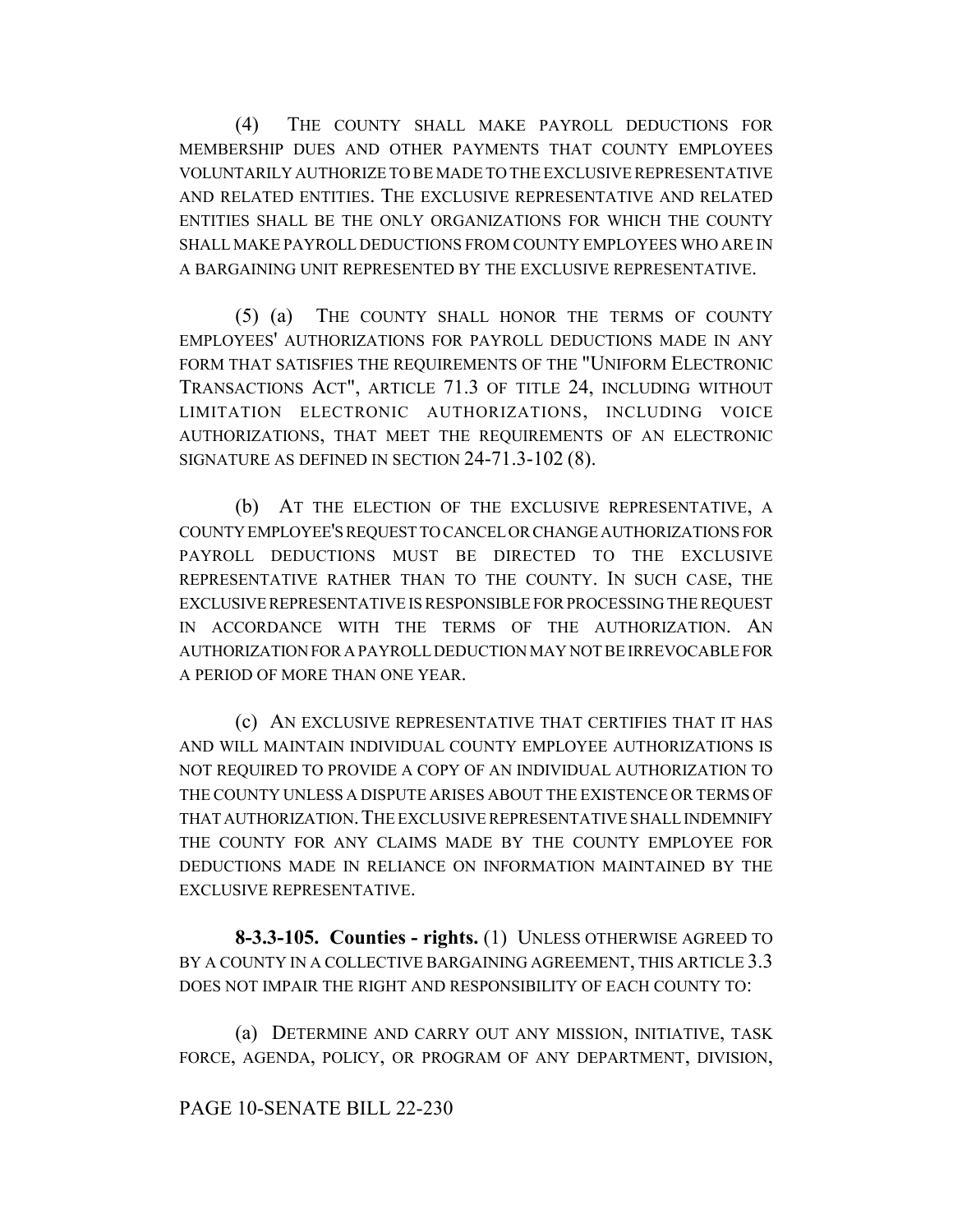OFFICE, OR OTHER SUBDIVISION OF THE COUNTY;

(b) ESTABLISH AND OVERSEE A BUDGET, FINANCES, AND ACCOUNTING;

(c) DETERMINE THE UTILIZATION OF TECHNOLOGY;

(d) NEGOTIATE, PROCURE, AND ADMINISTER CONTRACTS THAT THE COUNTY HAS LAWFUL AUTHORITY TO ENTER;

(e) MAKE, AMEND, ENFORCE, OR REVOKE REASONABLE PERSONAL CONDUCT RULES SUBJECT TO ITS OBLIGATION TO COLLECTIVELY BARGAIN WITH AN EXCLUSIVE REPRESENTATIVE; OR

(f) TAKE ACTIONS AS MAY BE NECESSARY TO CARRY OUT ANY GOVERNMENT FUNCTION DURING AN EMERGENCY DECLARED BY A COMPETENT AUTHORITY.

(2) NOTHING IN THIS ARTICLE 3.3 OR IN A COLLECTIVE BARGAINING AGREEMENT MAY RESTRICT, DUPLICATE, OR USURP ANY RESPONSIBILITY OR AUTHORITY GRANTED TO THE COUNTY COMMISSIONERS OF ANY COUNTY BY THE STATE CONSTITUTION, A HOME RULE COUNTY CHARTER, OR ANY OTHER STATE LAW.

(3) NOTHING IN THIS ARTICLE 3.3 PREVENTS A COUNTY FROM CONVENING OR ENGAGING IN DISCUSSIONS WITH ANY COUNTY EMPLOYEE OR GROUP OF COUNTY EMPLOYEES TO ACCOMPLISH THE RIGHTS AND RESPONSIBILITIES DESCRIBED IN SUBSECTION (1) OF THIS SECTION.

**8-3.3-106. Director powers and duties - administration - rules enforcement - hearing officers.** (1) THE DIRECTOR SHALL ENFORCE, INTERPRET, APPLY, AND ADMINISTER THE PROVISIONS OF THIS ARTICLE 3.3 THROUGH RULE-MAKING, HEARINGS, AND APPEALS, INCLUDING THE ESTABLISHMENT OF PROCEDURES FOR:

(a) DESIGNATING APPROPRIATE BARGAINING UNITS UNDER SECTION 8-3.3-110;

(b) SELECTING, CERTIFYING, AND DECERTIFYING EXCLUSIVE REPRESENTATIVES AS PROVIDED IN THIS ARTICLE 3.3; AND

PAGE 11-SENATE BILL 22-230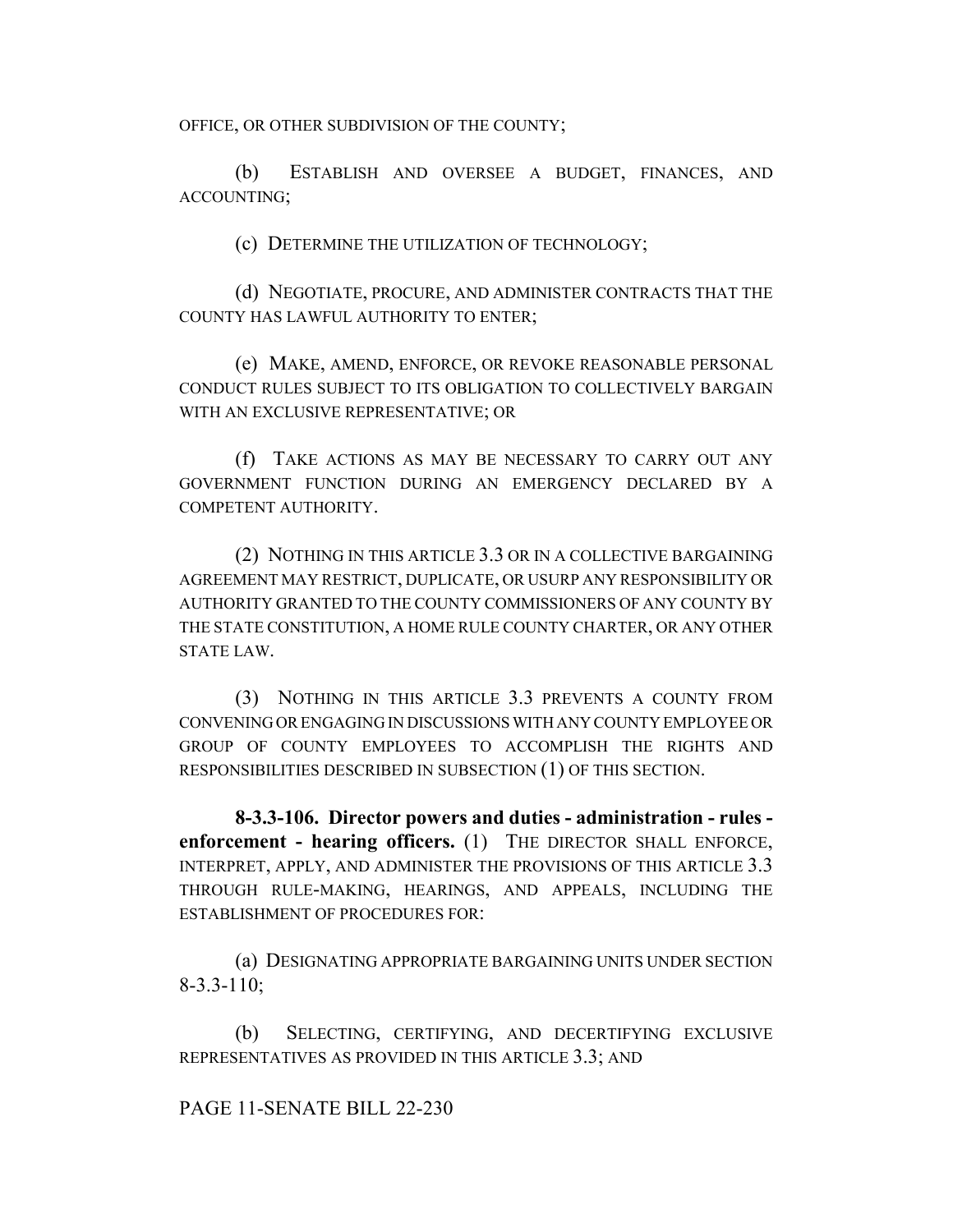(c) FILING, HEARING, AND DETERMINING COMPLAINTS OF UNFAIR LABOR PRACTICES PURSUANT TO SECTION 8-3.3-115.

(2) FOR THE PURPOSES OF ADJUDICATING DISPUTES AND ENFORCING THE PROVISIONS OF THIS ARTICLE 3.3 AND RULES ADOPTED PURSUANT TO THIS ARTICLE 3.3, THE DIRECTOR MAY CONDUCT HEARINGS AND ADMINISTER OATHS, EXAMINE WITNESSES AND DOCUMENTS, TAKE TESTIMONY AND RECEIVE EVIDENCE, AND ISSUE SUBPOENAS TO COMPEL THE ATTENDANCE OF WITNESSES AND THE PRODUCTION OF RECORDS.

(3) (a) THE DIRECTOR MAY DELEGATE THE POWERS SPECIFIED IN SUBSECTION (2) OF THIS SECTION TO HEARING OFFICERS. A HEARING OFFICER SHALL MAKE A DECISION ON EACH RELEVANT ISSUE RAISED, INCLUDING FINDINGS OF FACT, CONCLUSIONS OF LAW, AND AN ORDER.

(b) THE DECISION AND ORDER OF A HEARING OFFICER CONSTITUTES A FINAL AGENCY ACTION PURSUANT TO SECTION 24-4-106. THE DIRECTOR SHALL PROMPTLY PROVIDE ALL PARTIES WITH A COPY OF THE HEARING OFFICER'S DECISION BY UNITED STATES MAIL OR BY ELECTRONIC MAIL. A PARTY MAY SEEK JUDICIAL REVIEW OF THE DECISION PURSUANT TO SECTION 24-4-106.

(4) THE DIRECTOR AND A HEARING OFFICER HAVE THE POWER TO ENFORCE PROVISIONS OF THIS ARTICLE 3.3 THROUGH THE IMPOSITION OF:

(a) APPROPRIATE ADMINISTRATIVE REMEDIES;

(b) ACTUAL DAMAGES RELATED TO EMPLOYEE ORGANIZATION DUES;

(c) BACK PAY, INCLUDING BENEFITS;

(d) REINSTATEMENT OF THE COUNTY EMPLOYEE WITH THE SAME SENIORITY STATUS THAT THE EMPLOYEE WOULD HAVE HAD BUT FOR THE VIOLATION;

(e) OTHER REMEDIES TO ADDRESS ANY LOSS SUFFERED BY A COUNTY EMPLOYEE OR GROUP OF COUNTY EMPLOYEES FROM UNLAWFUL CONDUCT BY A COUNTY; AND

(f) DECLARATORY OR INJUNCTIVE RELIEF OR PROVISIONAL REMEDIES,

PAGE 12-SENATE BILL 22-230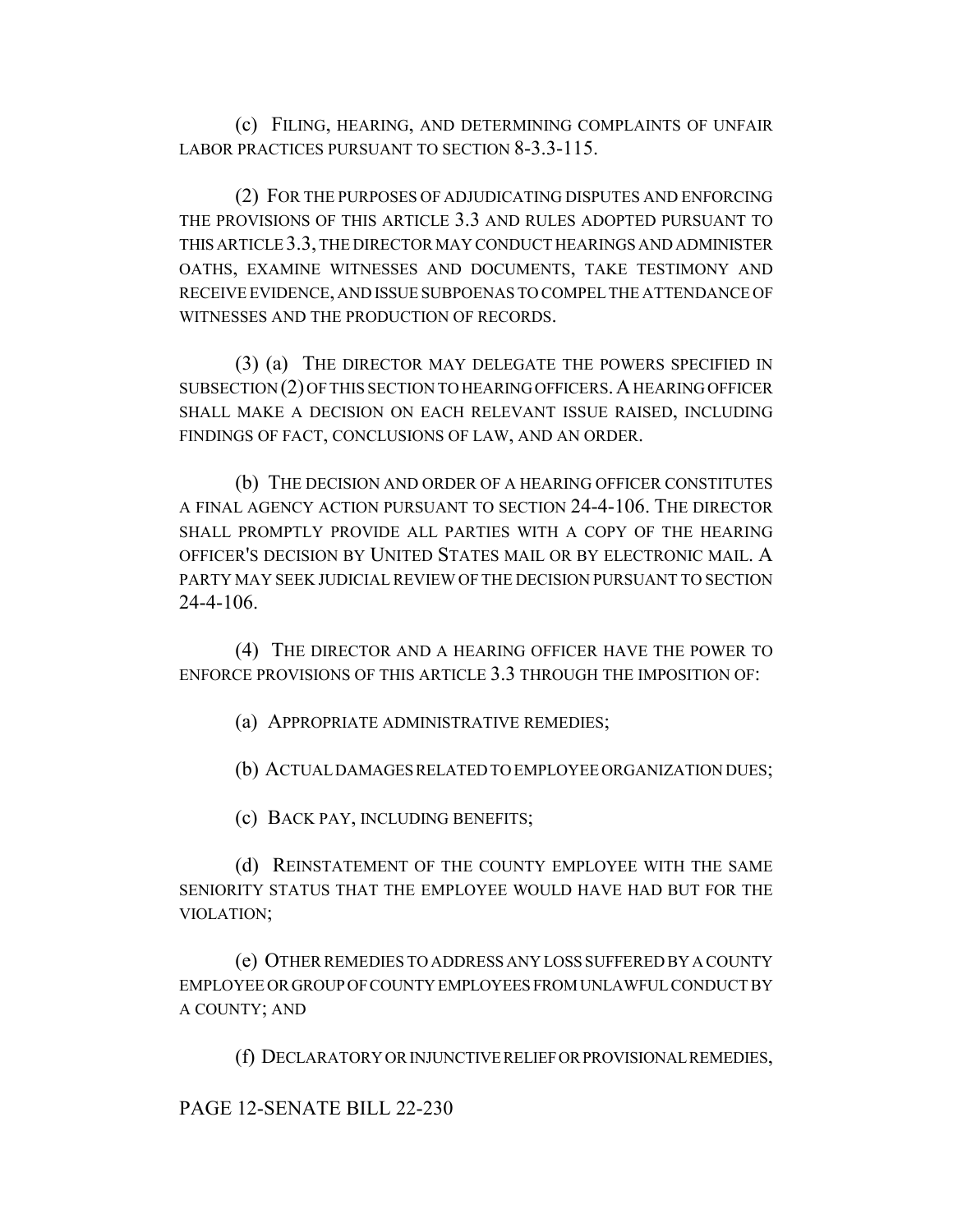INCLUDING TEMPORARY RESTRAINING ORDERS OR PRELIMINARY INJUNCTIONS.

(5) THE DIRECTOR SHALL MAINTAIN ON THE DIVISION'S WEBSITE:

(a) CURRENT VERSIONS OF THIS ARTICLE 3.3 AND THE RULES ADOPTED PURSUANT TO THIS ARTICLE 3.3;

(b) ALL HEARING OFFICER DECISIONS AND ORDERS;

(c) ALL FINAL JUDGMENTS AND WRITTEN DECISIONS OF FACT FINDERS PURSUANT TO SECTION 8-3.3-114; AND

(d) ALL ADMINISTRATIVE DETERMINATIONS OF CERTIFICATION AND DECERTIFICATION OF EXCLUSIVE REPRESENTATIVES.

(6) THE DIRECTOR MAY ADOPT RULES AS NECESSARY TO IMPLEMENT AND ADMINISTER THIS ARTICLE 3.3, INCLUDING RULES:

(a) TO ESTABLISH PROCEDURES AS SPECIFIED IN SUBSECTION (1) OF THIS SECTION;

(b) GOVERNING HEARINGS CONDUCTED PURSUANT TO THIS ARTICLE 3.3;

(c) REGARDING OBJECTIONS TO THE CONDUCT OF AN ELECTION PURSUANT TO SECTION 8-3.3-109; AND

(d) REGARDING FACT FINDING PURSUANT TO SECTION 8-3.3-114.

(7) THE DIVISION SHALL PARTNER WITH THE FEDERAL MEDIATION AND CONCILIATION SERVICE TO OFFER TRAINING IN INTEREST-BASED BARGAINING UPON THE MUTUAL REQUEST OF AN EMPLOYEE ORGANIZATION AND A COUNTY.

**8-3.3-107. Judicial enforcement.** THE DIRECTOR OR ANY PARTY OF INTEREST MAY REQUEST THE APPROPRIATE DISTRICT COURT TO ENFORCE ORDERS ISSUED PURSUANT TO THIS ARTICLE 3.3, INCLUDING THOSE FOR APPROPRIATE TEMPORARY RELIEF AND RESTRAINING ORDERS. THE COURT SHALL CONSIDER THE REQUEST FOR ENFORCEMENT BASED ON THE RECORD

PAGE 13-SENATE BILL 22-230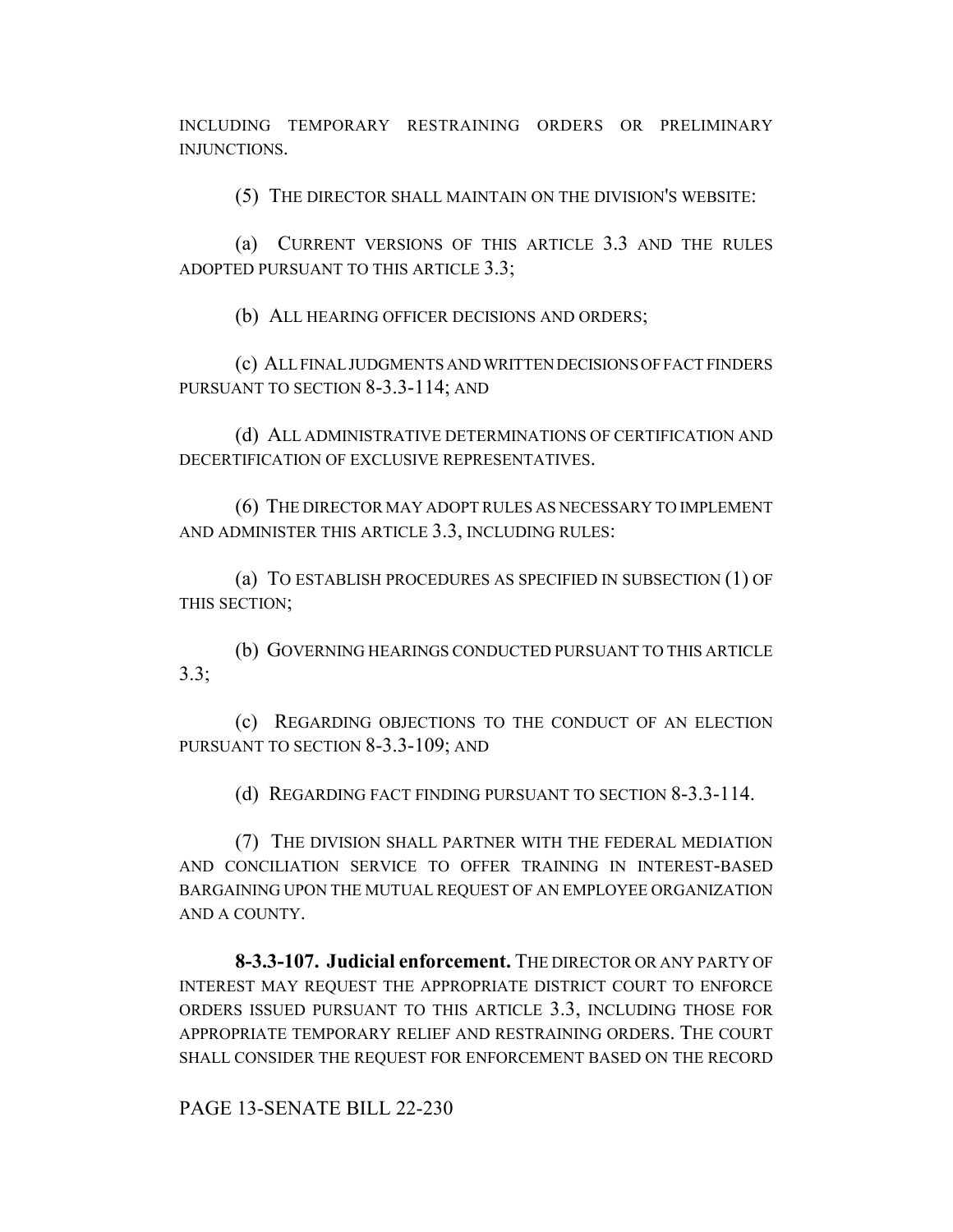MADE BEFORE THE DIRECTOR OR HEARING OFFICER. THE COURT SHALL UPHOLD THE ACTION OF THE DIRECTOR OR HEARING OFFICER AND TAKE APPROPRIATE ACTION TO ENFORCE THE ACTION, UNLESS THE COURT CONCLUDES THAT THE ORDER IS UNLAWFUL PURSUANT TO SECTION 24-4-106  $(7)(b)$ .

**8-3.3-108. Certification of the employee organization as the exclusive representative - rules.** (1) (a) ON AND AFTER JULY 1, 2023, THE DIRECTOR SHALL CERTIFY AND A COUNTY SHALL RECOGNIZE AN EMPLOYEE ORGANIZATION AS THE EXCLUSIVE REPRESENTATIVE OF A BARGAINING UNIT UPON A SECRET BALLOT ELECTION IN WHICH THE EMPLOYEE ORGANIZATION RECEIVES MORE THAN FIFTY PERCENT OF THE VALID BALLOTS CAST. AN ELECTION SHALL TAKE PLACE WHEN, IN ACCORDANCE WITH RULES PROMULGATED BY THE DIRECTOR, A PETITION IS FILED BY AN EMPLOYEE ORGANIZATION CONTAINING A SHOWING OF INTEREST OF AT LEAST THIRTY PERCENT OF THE COUNTY EMPLOYEES IN A BARGAINING UNIT.

(b) THE SUFFICIENCY OF THE SHOWING OF INTEREST IN A REPRESENTATION ELECTION FOR EXCLUSIVE REPRESENTATION IS AN ADMINISTRATIVE DETERMINATION MADE BY THE DIRECTOR OR THE DIRECTOR'S DESIGNEE AND IS NOT SUBJECT TO CHALLENGE BY ANY PERSON. THE DIRECTOR SHALL NOT DISCLOSE THE IDENTITY OF ANY COUNTY EMPLOYEE WHO HAS PARTICIPATED IN THE SHOWING OF INTEREST TO ANY PERSON.

(2) (a) THE DIRECTOR SHALL DEEM AN EMPLOYEE ORGANIZATION CERTIFIED AS THE EXCLUSIVE REPRESENTATIVE IF, ON OR BEFORE JANUARY 1, 2022, A COUNTY RECOGNIZED THE EMPLOYEE ORGANIZATION AS THE EXCLUSIVE REPRESENTATIVE OF A BARGAINING UNIT. THE EMPLOYEE ORGANIZATION MUST BE CERTIFIED AS THE EXCLUSIVE REPRESENTATIVE FOR THE BARGAINING UNIT UNTIL OR UNLESS THE EMPLOYEE ORGANIZATION IS DECERTIFIED AS THE EXCLUSIVE REPRESENTATIVE IN ACCORDANCE WITH THIS ARTICLE 3.3.

(b) THE DIRECTOR SHALL DEEM AN EMPLOYEE ORGANIZATION CERTIFIED AS THE EXCLUSIVE REPRESENTATIVE IF A COUNTY, AFTER JANUARY 1, 2022, AND BEFORE JULY 1, 2023, RECOGNIZED THE EMPLOYEE ORGANIZATION AS THE EXCLUSIVE REPRESENTATIVE AND THE RECOGNITION WAS BASED ON A DEMONSTRATION OF MAJORITY SUPPORT BY THE EMPLOYEE ORGANIZATION OR THE EMPLOYEE ORGANIZATION WAS SELECTED IN A

#### PAGE 14-SENATE BILL 22-230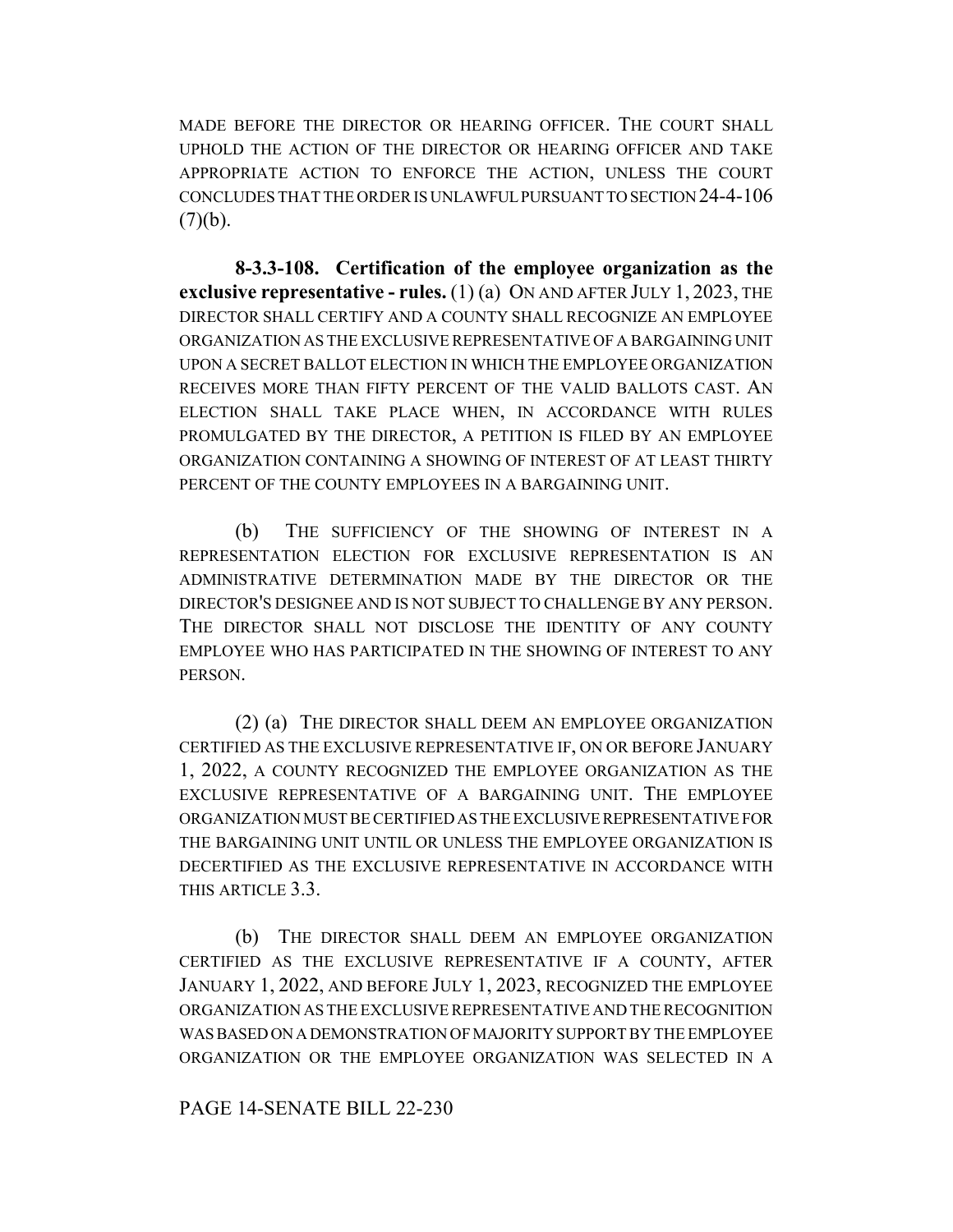SECRET BALLOT ELECTION BY A MAJORITY OF BARGAINING UNIT COUNTY EMPLOYEES VOTING IN THE ELECTION. THE EMPLOYEE ORGANIZATION MUST BE CERTIFIED AS THE EXCLUSIVE REPRESENTATIVE OF THE BARGAINING UNIT UNTIL OR UNLESS THE EMPLOYEE ORGANIZATION IS DECERTIFIED AS THE EXCLUSIVE REPRESENTATIVE IN ACCORDANCE WITH THIS ARTICLE 3.3.

(c) NO COUNTY EMPLOYEE POSITIONS IN A DEEMED CERTIFIED BARGAINING UNIT MAY BE EXCLUDED FROM THE BARGAINING UNIT, EXCEPT BY AGREEMENT OF THE EXCLUSIVE REPRESENTATIVE AND THE COUNTY.

**8-3.3-109. Process for employee organization certification intervening employee organizations - secret ballot elections - rules.** (1) UPON THE FILING OF A PETITION BY AN EMPLOYEE ORGANIZATION SEEKING EXCLUSIVE RECOGNITION, THE DIRECTOR SHALL REQUIRE THE COUNTY TO DISTRIBUTE NOTICE TO ALL COUNTY EMPLOYEES IN THE APPLICABLE BARGAINING UNIT THAT MUST IDENTIFY THE PETITIONER, THE BARGAINING UNIT SOUGHT BY THE PETITIONER, THE ELECTION PROCESS, AND AN ADVISEMENT OF COUNTY EMPLOYEE RIGHTS UNDER SECTION 8-3.3-103  $(1), (2),$  AND  $(3).$ 

(2) WITHIN TEN DAYS AFTER THE DATE THE NOTICE REQUIRED IN SUBSECTION (1) OF THIS SECTION IS FIRST DISTRIBUTED, OTHER EMPLOYEE ORGANIZATIONS MAY SEEK TO INTERVENE IN THE CERTIFICATION PROCESS. AN INTERVENER ORGANIZATION SHALL FILE A PETITION WITH THE DIRECTOR CONTAINING THE SIGNATURES OF NOT LESS THAN THIRTY PERCENT OF THE COUNTY EMPLOYEES IN THE BARGAINING UNIT CLAIMED TO BE APPROPRIATE BY THE INTERVENER.

(3) IF THERE IS A DISPUTE REGARDING THE POSITIONS TO BE INCLUDED IN THE APPROPRIATE BARGAINING UNIT, THE DIRECTOR SHALL PROMPTLY ORDER A HEARING CONDUCTED IN ACCORDANCE WITH THE RULES ADOPTED PURSUANT TO THIS ARTICLE 3.3. UPON DETERMINATION OF THE COMPOSITION OF THE APPROPRIATE BARGAINING UNIT, WHETHER BY CONSENT OF THE PARTIES OR UPON A DECISION BY THE DIRECTOR OR THE DIRECTOR'S DESIGNEE, THE DIRECTOR SHALL DETERMINE THE SUFFICIENCY OF THE SHOWING OF INTEREST OF EACH PETITIONER. IF A PETITIONER LACKS A SUFFICIENT SHOWING OF INTEREST, THE DIRECTOR SHALL PROVIDE THAT PETITIONER WITH A TEN-DAY OPPORTUNITY TO DEMONSTRATE A SUFFICIENT SHOWING OF INTEREST IN THE BARGAINING UNIT THAT WAS DEEMED APPROPRIATE.

PAGE 15-SENATE BILL 22-230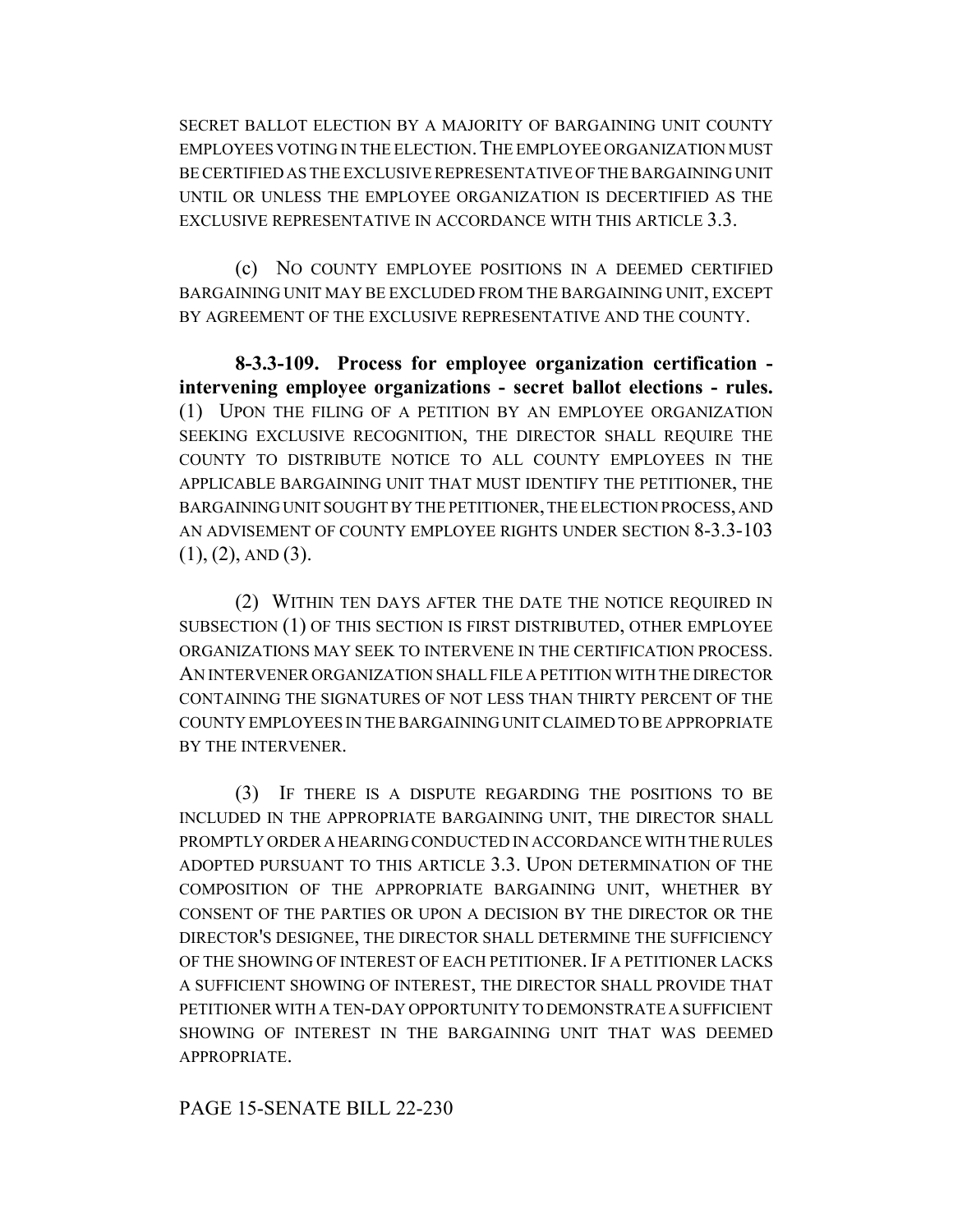(4) WITHIN TEN DAYS AFTER THE DIRECTOR'S DETERMINATION THAT A SUFFICIENT SHOWING OF INTEREST HAS BEEN PROVIDED PURSUANT TO SUBSECTION (3) OF THIS SECTION, THE DIRECTOR SHALL:

(a) ORDER THE COUNTY TO PROVIDE TO THE PETITIONING EMPLOYEE ORGANIZATION OR ORGANIZATIONS THE NAMES, JOB TITLES, WORK LOCATIONS, HOME ADDRESSES, PERSONAL E-MAIL ADDRESSES, AND HOME OR CELLULAR TELEPHONE NUMBERS OF ANY COUNTY EMPLOYEE IN THE APPROPRIATE BARGAINING UNIT UNLESS DIRECTED BY THE COUNTY EMPLOYEE NOT TO PROVIDE SOME OR ALL OF THE INFORMATION;

(b) ESTABLISH BY CONSENT OR ORDER THE PROCEDURES FOR A SECRET BALLOT ELECTION; AND

(c) ORDER THE COUNTY TO DISTRIBUTE A NOTICE PREPARED BY THE DIRECTOR THAT DESCRIBES THE PROCEDURES OF THE SECRET BALLOT ELECTION TO ALL COUNTY EMPLOYEES IN THE APPROPRIATE BARGAINING UNIT.

(5) THE BALLOT FOR THE SECRET BALLOT ELECTION MUST CONTAIN:

(a) THE NAME OF ANY EMPLOYEE ORGANIZATION SUBMITTING A PETITION CONTAINING A SHOWING OF INTEREST OF AT LEAST THIRTY PERCENT OF THE COUNTY EMPLOYEES IN THE APPROPRIATE BARGAINING UNIT; AND

(b) A CHOICE OF "NO REPRESENTATION" FOR COUNTY EMPLOYEES TO INDICATE THEY DO NOT DESIRE TO BE REPRESENTED BY AN EMPLOYEE ORGANIZATION.

(6) (a) IF AN EMPLOYEE ORGANIZATION RECEIVES A MAJORITY OF BALLOTS CAST IN A SECRET BALLOT ELECTION, THE DIRECTOR SHALL CERTIFY THE EMPLOYEE ORGANIZATION AS THE EXCLUSIVE REPRESENTATIVE OF ALL COUNTY EMPLOYEES IN THE APPROPRIATE BARGAINING UNIT SUBJECT TO ANY VALID OBJECTIONS TO THE CONDUCT OF THE ELECTION FILED IN ACCORDANCE WITH THIS ARTICLE 3.3 AND THE RULES OF THE DIRECTOR.

(b) WITHIN TWENTY-EIGHT DAYS AFTER A SECRET BALLOT ELECTION IN WHICH NO EMPLOYEE ORGANIZATION RECEIVES A MAJORITY OF THE BALLOTS CAST, THE DIRECTOR SHALL CONDUCT A RUNOFF ELECTION

# PAGE 16-SENATE BILL 22-230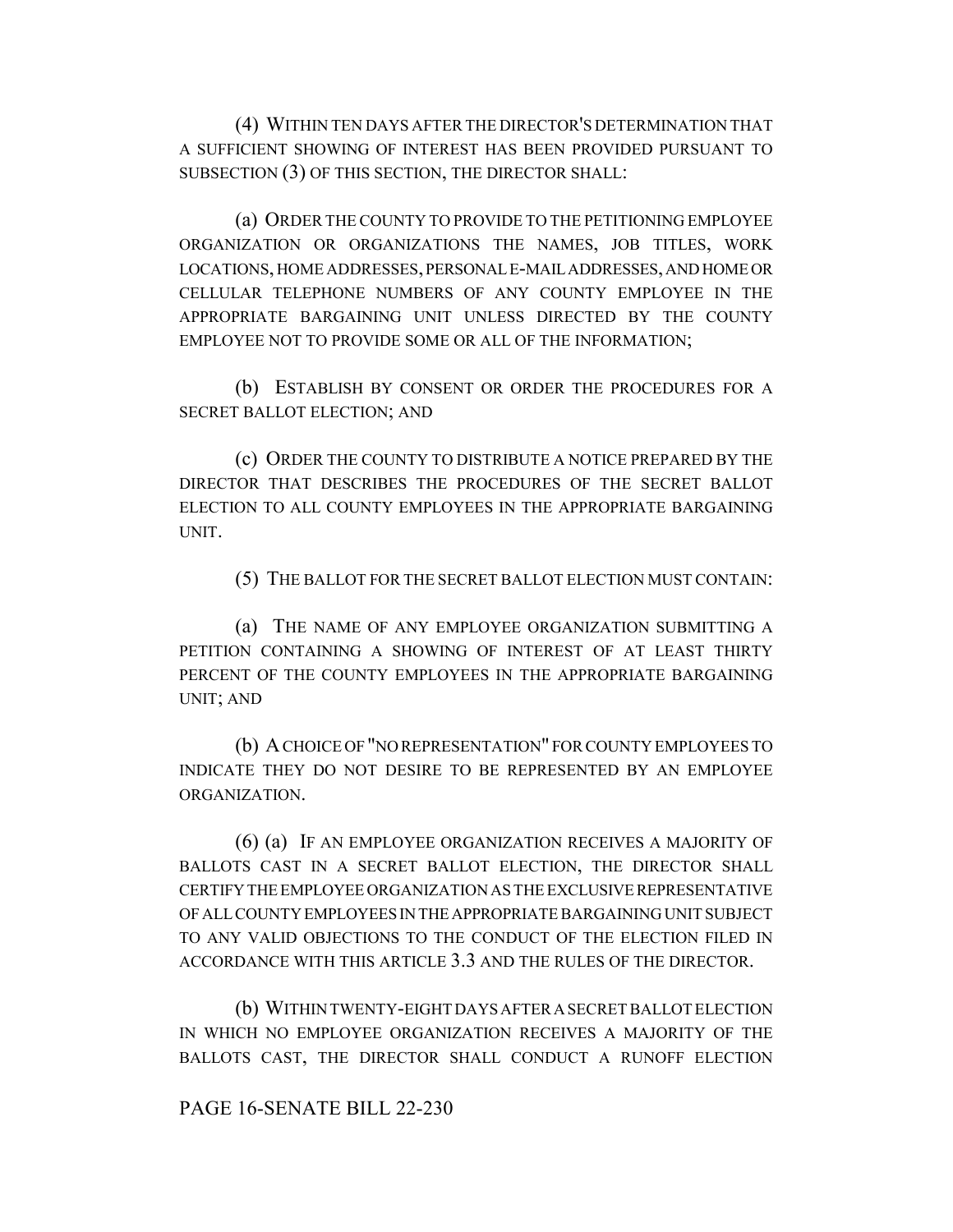BETWEEN THE TWO EMPLOYEE ORGANIZATIONS RECEIVING THE LARGEST NUMBER OF BALLOTS CAST. THE DIRECTOR SHALL CERTIFY THE RESULTS OF THE ELECTION, AND, IF AN EMPLOYEE ORGANIZATION RECEIVES A MAJORITY OF THE BALLOTS CAST, THE DIRECTOR SHALL CERTIFY THE EMPLOYEE ORGANIZATION AS THE EXCLUSIVE REPRESENTATIVE OF ALL COUNTY EMPLOYEES IN THE APPROPRIATE BARGAINING UNIT, SUBJECT TO ANY VALID OBJECTIONS TO THE CONDUCT OF THE ELECTION FILED IN ACCORDANCE WITH THIS ARTICLE 3.3 AND THE RULES OF THE DIRECTOR.

(7) WITHIN SEVEN DAYS AFTER CERTIFICATION OF THE RESULTS OF A SECRET BALLOT ELECTION, ANY PARTY MAY FILE OBJECTIONS TO THE CONDUCT OF THE ELECTION OR TO CONDUCT AFFECTING THE RESULTS OF THE ELECTION IN ACCORDANCE WITH RULES PROMULGATED BY THE DIRECTOR. THE OBJECTIONS MUST CONTAIN A SHORT STATEMENT OF THE REASONS FOR THE OBJECTIONS AND BE ACCOMPANIED BY A WRITTEN OFFER OF PROOF IDENTIFYING EACH WITNESS THE PARTY WOULD CALL TO TESTIFY CONCERNING THE ISSUE AND A SUMMARY OF THE WITNESS'S TESTIMONY. UPON A SHOWING OF GOOD CAUSE, THE DIRECTOR MAY EXTEND THE TIME FOR FILING THE OFFER OF PROOF. THE PARTY FILING THE OBJECTIONS SHALL SERVE A COPY OF THE OBJECTIONS, BUT NOT THE WRITTEN OFFER OF PROOF, ON EACH OF THE OTHER PARTIES TO THE CASE. IF THE DIRECTOR OR A DESIGNATED HEARING OFFICER FINDS THAT MISCONDUCT AFFECTED THE OUTCOME OF THE ELECTION, THE DIRECTOR SHALL INVALIDATE THE ELECTION AND ORDER A SUBSEQUENT ELECTION FOR THE COUNTY EMPLOYEES IN THE APPROPRIATE BARGAINING UNIT WITHIN TWENTY-EIGHT DAYS AFTER THE FINDING.

**8-3.3-110. Determination of appropriate bargaining unit.** (1) THE DIRECTOR SHALL, UPON RECEIPT OF A PETITION FOR A REPRESENTATION ELECTION, DESIGNATE THE APPROPRIATE BARGAINING UNIT FOR COLLECTIVE BARGAINING IN ACCORDANCE WITH THIS SECTION.THE DESIGNATION MUST BE DETERMINED BY:

(a) CONSENT OF THE PARTIES; OR

(b) IF THERE IS NOT AGREEMENT BETWEEN THE PARTIES, AN ADMINISTRATIVE DETERMINATION OF THE DIRECTOR.

(2) IN DETERMINING THE APPROPRIATENESS OF A BARGAINING UNIT, THE DIRECTOR SHALL CONSIDER:

# PAGE 17-SENATE BILL 22-230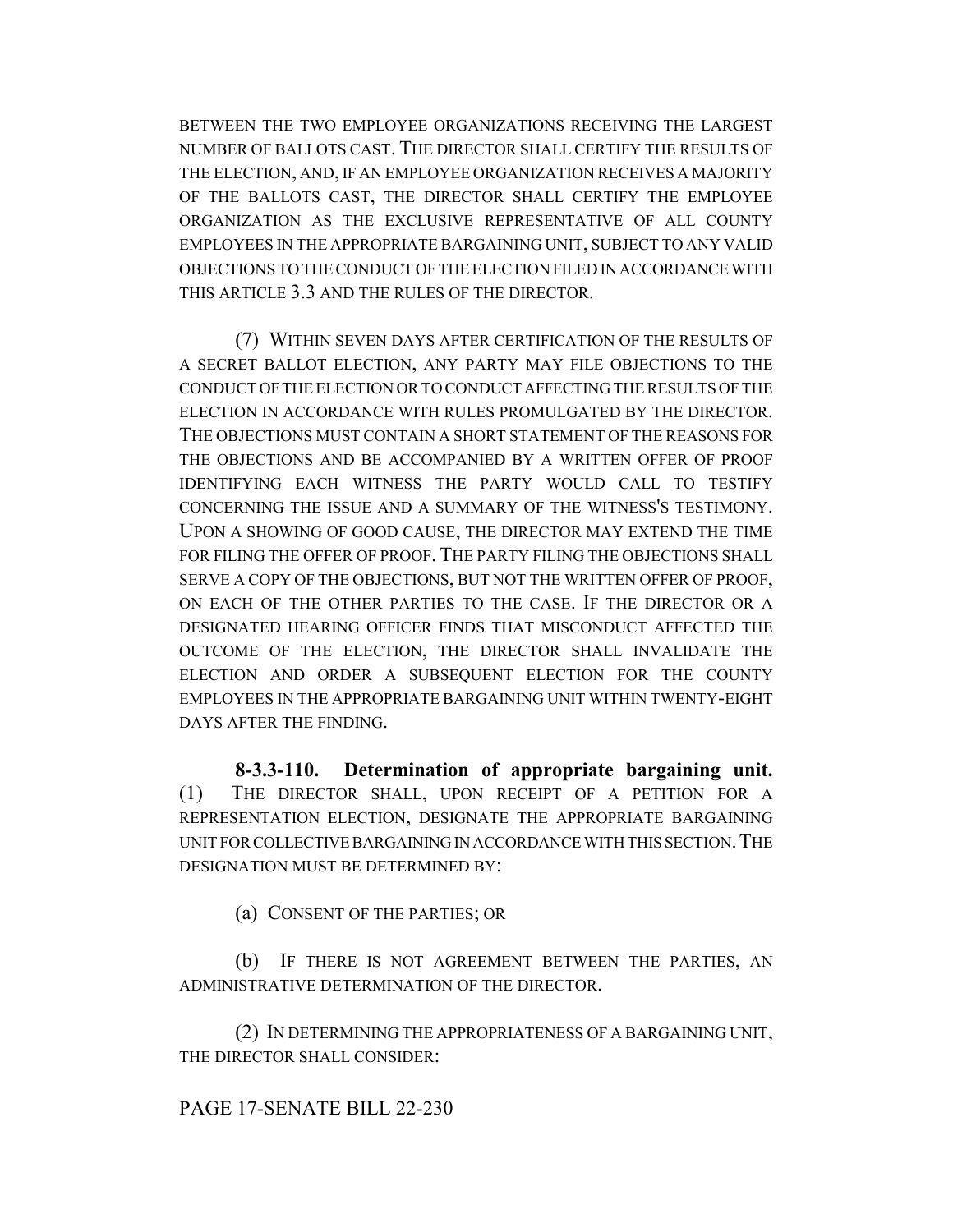(a) THE DESIRES OF THE PUBLIC EMPLOYEES;

(b) THE SIMILARITY OF DUTIES, SKILLS, AND WORKING CONDITIONS OF THE PUBLIC EMPLOYEES INVOLVED;

(c) THE WAGES, HOURS, AND OTHER WORKING CONDITIONS OF THE PUBLIC EMPLOYEES;

(d) THE ADMINISTRATIVE STRUCTURE AND SIZE OF THE PUBLIC EMPLOYER;

(e) THE HISTORY OF COLLECTIVE BARGAINING WITH THAT PUBLIC EMPLOYER, IF ANY, AND WITH SIMILAR PUBLIC EMPLOYERS; AND

(f) OTHER FACTORS THAT ARE NORMALLY OR TRADITIONALLY TAKEN INTO CONSIDERATION IN DETERMINING THE APPROPRIATENESS OF BARGAINING UNITS IN THE PUBLIC SECTOR.

**8-3.3-111. Decertification of exclusive representative - rules.** (1) A COUNTY EMPLOYEE IN A BARGAINING UNIT OR AN EMPLOYEE ORGANIZATION MAY INITIATE DECERTIFICATION OF THE EMPLOYEE ORGANIZATION AS THE EXCLUSIVE REPRESENTATIVE UPON SUBMISSION TO THE DIRECTOR OF A SHOWING OF INTEREST DEMONSTRATING THAT THIRTY PERCENT OF THE COUNTY EMPLOYEES IN THE APPROPRIATE BARGAINING UNIT REQUEST DECERTIFICATION OF THE EXISTING EXCLUSIVE REPRESENTATIVE OR A SHOWING OF INTEREST DEMONSTRATING THAT THIRTY PERCENT OF THE COUNTY EMPLOYEES IN THE BARGAINING UNIT AUTHORIZE AN EMPLOYEE ORGANIZATION OTHER THAN THE EXCLUSIVE REPRESENTATIVE TO REPRESENT THEM FOR PURPOSES OF COLLECTIVE BARGAINING. DECERTIFICATION ELECTIONS MUST BE HELD IN A MANNER SIMILAR TO CERTIFICATION ELECTIONS, AS SPECIFIED IN RULES PROMULGATED BY THE DIRECTOR, SO LONG AS AN INCUMBENT EXCLUSIVE REPRESENTATIVE EMPLOYEE ORGANIZATION IS NOT REQUIRED TO FILE A SHOWING OF INTEREST TO BE PLACED ON THE BALLOT.

(2) IF THERE IS A COLLECTIVE BARGAINING AGREEMENT IN EFFECT, A PETITION FOR A DECERTIFICATION ELECTION MAY BE MADE TO THE DIRECTOR NO EARLIER THAN NINETY DAYS AND NO LATER THAN SIXTY DAYS PRIOR TO THE EXPIRATION OF THE COLLECTIVE BARGAINING AGREEMENT; EXCEPT THAT A REQUEST FOR AN ELECTION MAY BE FILED AT ANY TIME

### PAGE 18-SENATE BILL 22-230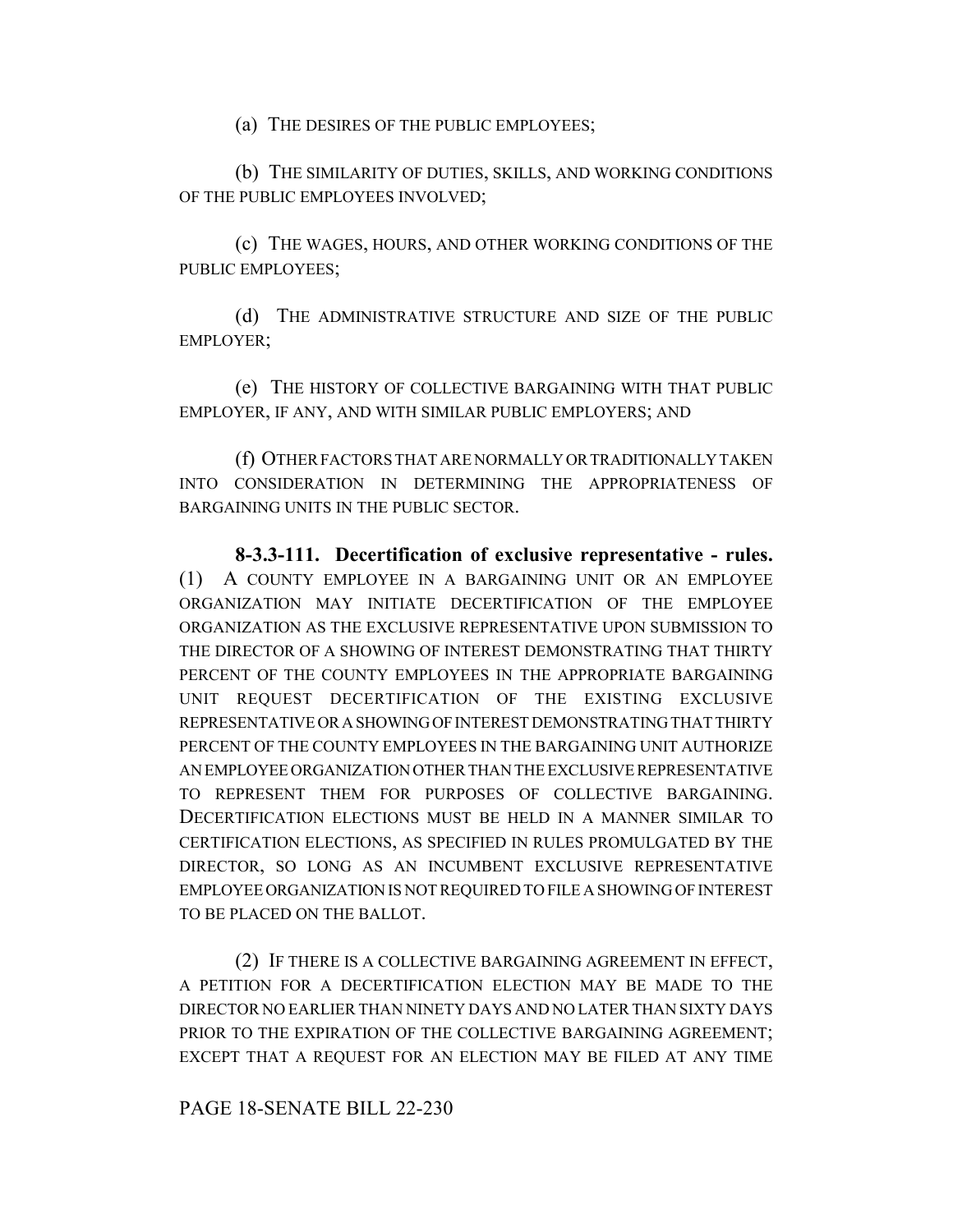AFTER THE EXPIRATION OF THE THIRD YEAR OF A COLLECTIVE BARGAINING AGREEMENT THAT HAS A TERM OF MORE THAN THREE YEARS.

(3) IF AN EXCLUSIVE REPRESENTATIVE HAS BEEN CERTIFIED BUT NO COLLECTIVE BARGAINING AGREEMENT IS IN EFFECT, THE DIRECTOR SHALL NOT ACT ON A REQUEST FOR A DECERTIFICATION ELECTION EARLIER THAN TWELVE MONTHS AFTER THE CERTIFICATION OF AN EMPLOYEE ORGANIZATION AS THE EXCLUSIVE REPRESENTATIVE.

**8-3.3-112. Obligation to negotiate in good faith.** (1) THE COUNTY AND THE EXCLUSIVE REPRESENTATIVE OR ITS REPRESENTATIVE HAVE THE AUTHORITY AND THE OBLIGATION TO COLLECTIVELY BARGAIN IN GOOD FAITH. THE OBLIGATION TO COLLECTIVELY BARGAIN IN GOOD FAITH DOES NOT COMPEL EITHER PARTY TO AGREE TO A PROPOSAL OR MAKE A CONCESSION.

(2) THE OBLIGATION TO COLLECTIVELY BARGAIN IN GOOD FAITH:

(a) REQUIRES A COUNTY, UPON REQUEST OF THE EXCLUSIVE REPRESENTATIVE, TO PROVIDE INFORMATION THAT MAY BE RELEVANT TO THE TERMS AND CONDITIONS OF EMPLOYMENT OR THE INTERPRETATION OF THE COLLECTIVE BARGAINING AGREEMENT;

(b) INCLUDES A COUNTY'S DUTY TO FURNISH DATA TO THE EXCLUSIVE REPRESENTATIVE THAT:

(I) IS NORMALLY MAINTAINED BY THE COUNTY IN THE REGULAR COURSE OF BUSINESS; AND

(II) IS REASONABLY AVAILABLE AND NECESSARY FOR FULL AND PROPER DISCUSSION, UNDERSTANDING, AND NEGOTIATION OF SUBJECTS WITHIN THE SCOPE OF COLLECTIVE BARGAINING OR SUBJECT TO A GRIEVANCE UNDER A COLLECTIVE BARGAINING AGREEMENT; AND

(c) DOES NOT INCLUDE AN OBLIGATION TO FURNISH INFORMATION THAT CONSTITUTES GUIDANCE, ADVICE, COUNSEL, OR TRAINING PROVIDED FOR MANAGERIAL EMPLOYEES OR EXECUTIVE EMPLOYEES RELATING TO COLLECTIVE BARGAINING.

(3) COLLECTIVE BARGAINING BETWEEN A SINGLE COUNTY AND AN

PAGE 19-SENATE BILL 22-230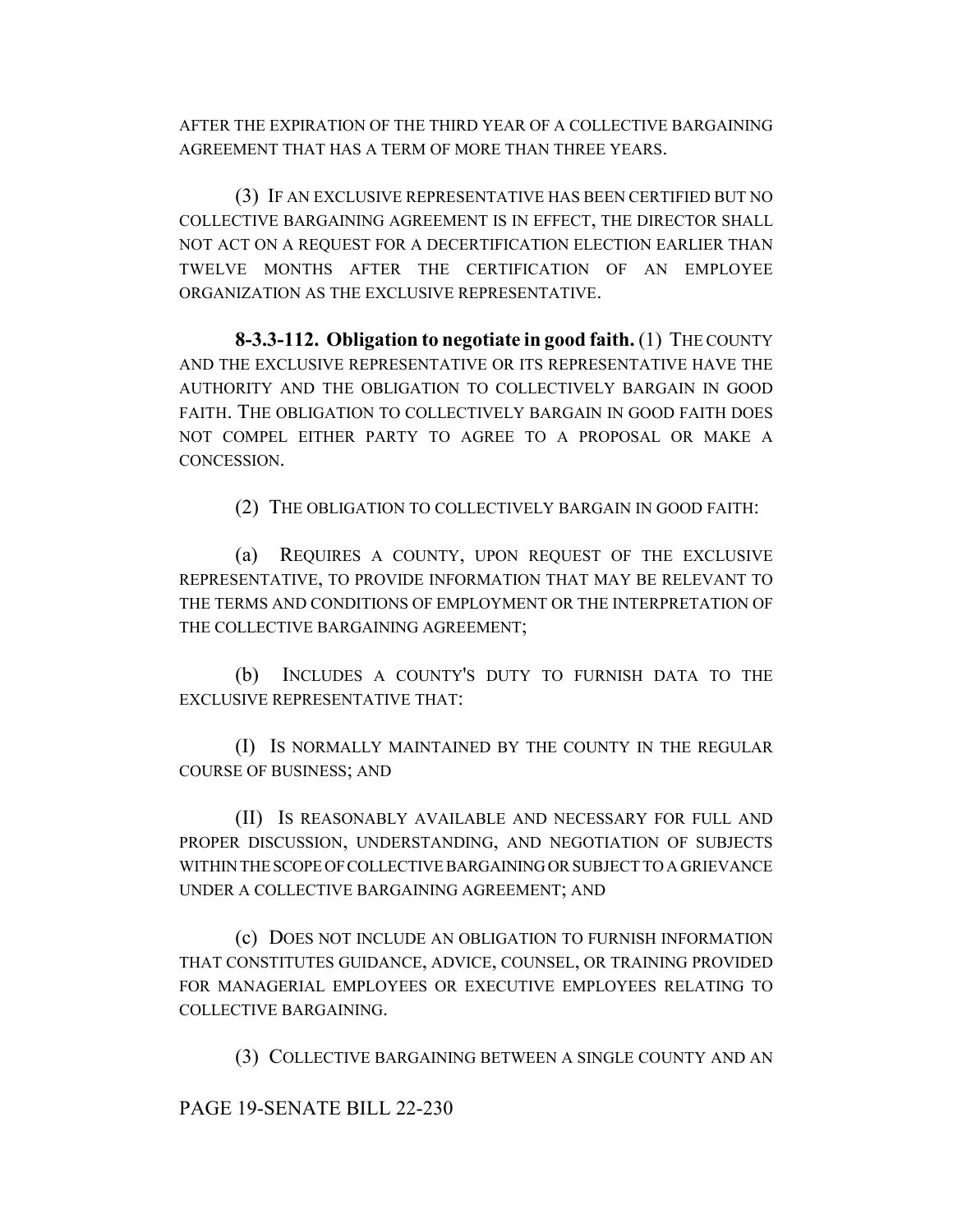EMPLOYEE ORGANIZATION SERVING AS THE EXCLUSIVE REPRESENTATIVE OF MORE THAN ONE BARGAINING UNIT OF COUNTY EMPLOYEES MUST BE CONSOLIDATED UPON THE REQUEST OF THE COUNTY.

(4) AN EXCLUSIVE REPRESENTATIVE AND A COUNTY SHALL MAKE A GOOD FAITH EFFORT TO COMPLETE NEGOTIATIONS SO THAT THE TERMS OF A COLLECTIVE BARGAINING AGREEMENT MAY BE EFFECTIVELY CONSIDERED BY THE BOARD OF COUNTY COMMISSIONERS DURING THE ADOPTION OF THE COUNTY BUDGET. THE BOARD OF COUNTY COMMISSIONERS IS NOT OBLIGATED TO MAKE AN APPROPRIATION OF FUNDS NECESSARY TO FUND THE TERMS OF A COLLECTIVE BARGAINING AGREEMENT REACHED AFTER OCTOBER 15 OF THE YEAR PRIOR TO THE BUDGET YEAR IF THE EXCLUSIVE REPRESENTATIVE HAS NOT BEEN CERTIFIED PRIOR TO JUNE 1 OF THE CURRENT YEAR UNLESS OTHERWISE AGREED UPON BY BOTH PARTIES.

**8-3.3-113. Collective bargaining agreement - arbitration.** (1) AN AGREEMENT NEGOTIATED BETWEEN AN EXCLUSIVE REPRESENTATIVE AND A COUNTY, WITH THE APPROVAL OF THE BOARD OF COUNTY COMMISSIONERS OF THE COUNTY, CONSTITUTES THE COLLECTIVE BARGAINING AGREEMENT BETWEEN THE PARTIES.

(2) A COLLECTIVE BARGAINING AGREEMENT ENTERED INTO UNDER THIS ARTICLE 3.3 MUST BE FOR A TERM OF AT LEAST TWELVE MONTHS AND NOT MORE THAN SIXTY MONTHS. A COLLECTIVE BARGAINING AGREEMENT REMAINS IN EFFECT UNTIL REPLACED BY A SUBSEQUENT COLLECTIVE BARGAINING AGREEMENT.

(3) IF THERE IS AN EXISTING LAW, POLICY, ORDINANCE, OR CHARTER PROVISION THAT APPLIES TO A COUNTY THAT PROVIDES PROCEDURES FOR THE APPEAL OF COUNTY EMPLOYEE DISCIPLINE, INCLUDING TERMINATIONS, A COUNTY EMPLOYEE MAY ELECT TO APPEAL A DISCIPLINARY ACTION EITHER UNDER THE APPLICABLE APPEALS PROCEDURE ESTABLISHED BY THAT LAW, POLICY, ORDINANCE, OR CHARTER PROVISION OR UNDER A GRIEVANCE PROCEDURE ESTABLISHED IN A COLLECTIVE BARGAINING AGREEMENT APPLICABLE TO THE COUNTY, BUT NOT BOTH. A COUNTY EMPLOYEE'S ELECTION OF A REMEDY IS IRREVOCABLE AND IS MADE AT THE TIME THE COUNTY EMPLOYEE TIMELY FILES A WRITTEN DISCIPLINARY APPEAL UNDER THE NEGOTIATED GRIEVANCE PROCEDURE OR THE PROCEDURE ESTABLISHED BY LAW, POLICY, ORDINANCE, OR CHARTER PROVISION, WHICHEVER OCCURS FIRST.

PAGE 20-SENATE BILL 22-230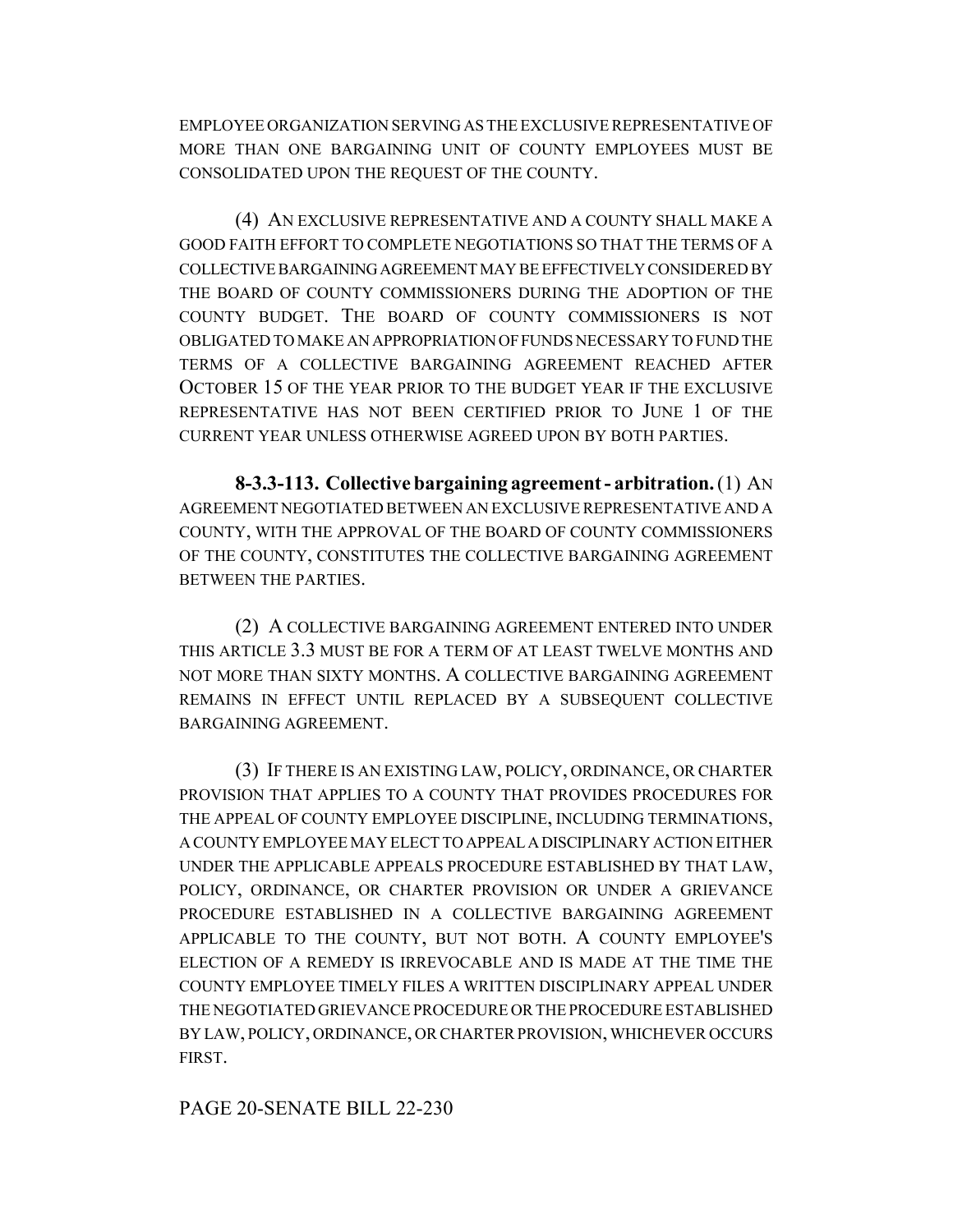(4) (a) A COLLECTIVE BARGAINING AGREEMENT SHALL PROVIDE FOR A GRIEVANCE PROCEDURE CULMINATING IN FINAL AND BINDING ARBITRATION, SUBJECT TO JUDICIAL REVIEW IN ACCORDANCE WITH THIS ARTICLE 3.3, TO RESOLVE DISPUTES OVER THE INTERPRETATION, APPLICATION, AND ENFORCEMENT OF ANY PROVISION OF THE COLLECTIVE BARGAINING AGREEMENT.

(b) AN EXCLUSIVE REPRESENTATIVE OR THE COUNTY MAY SEEK JUDICIAL REVIEW OR CONFIRMATION OF AN ARBITRATOR'S DECISION AS THE FINAL STEP IN A COLLECTIVE BARGAINING AGREEMENT GRIEVANCE PROCEDURE IN A COURT OF COMPETENT JURISDICTION. THE DECISION OF AN ARBITRATOR MUST BE ENFORCED, AND THE PARTIES SHALL COMPLY WITH THE DECISION AND AWARD, UNLESS A COURT CONCLUDES THAT:

(I) THE DECISION AND AWARD WAS PROCURED BY CORRUPTION, FRAUD, OR OTHER UNDUE MEANS;

(II) THE ARBITRATOR EXCEEDED THE ARBITRATOR'S AUTHORITY;

(III) THE ARBITRATOR'S DECISION AND AWARD VIOLATED PUBLIC POLICY;

(IV) THE ARBITRATOR ENGAGED IN MANIFEST DISREGARD OF THE LAW; OR

(V) THE ARBITRATOR DENIED THE PARTIES A FUNDAMENTALLY FAIR HEARING.

(5) A COLLECTIVE BARGAINING AGREEMENT SHALL NOT:

(a) DELAY THE PROMPT INTERVIEWING OF COUNTY EMPLOYEES UNDER INVESTIGATION; EXCEPT THAT A COUNTY EMPLOYEE MUST BE GIVEN SUFFICIENT TIME TO HAVE THE COUNTY EMPLOYEE'S EXCLUSIVE REPRESENTATIVE PRESENT AT ANY EXAMINATION IN CONNECTION WITH AN INVESTIGATION IN ACCORDANCE WITH SECTION 8-3.3-103 (3);

(b) PERMIT A COUNTY EMPLOYEE TO USE PAID TIME FOR ANY OR ALL OF A SUSPENSION WHEN THE SUSPENSION WAS PROPERLY IMPOSED, IN ACCORDANCE WITH APPLICABLE STANDARDS OR PROCEDURES, OR WHERE A SUPERVISOR, EMPLOYER, ADMINISTRATIVE LAW JUDGE, HEARING OFFICER,

PAGE 21-SENATE BILL 22-230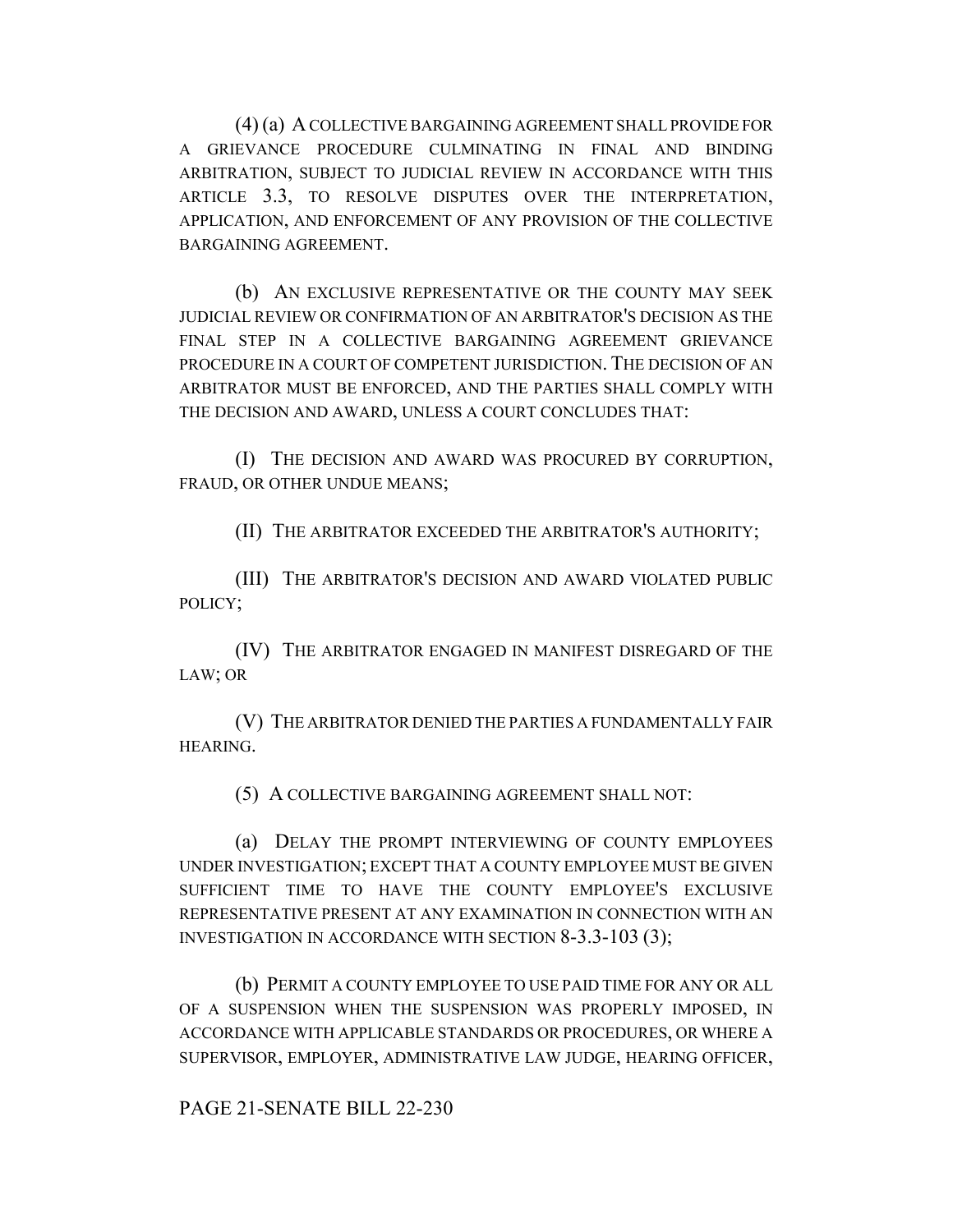OR A COURT HAS FOUND A DEPRIVATION OF RIGHTS UNDER THE STATE OR FEDERAL CONSTITUTION;

(c) PERMIT THE EXPUNGEMENT OF DISCIPLINARY RECORDS FROM A COUNTY EMPLOYEE'S PERSONNEL FILE FOR SUBSTANTIATED INFRACTIONS OF A COUNTY'S POLICIES REGARDING:

(I) PHYSICAL USE OF FORCE;

(II) DEADLY PHYSICAL FORCE;

(III) ACTIONS RESULTING IN DEATH OR SERIOUS BODILY INJURY; AND

(IV) ACTIONS RESULTING IN A DEPRIVATION OF RIGHTS UNDER THE STATE OR FEDERAL CONSTITUTION;

(d) IMPOSE LIMITS ON THE PERIOD OF TIME DURING WHICH A COUNTY EMPLOYEE MAY BE DISCIPLINED OR AN INVESTIGATION MAY OCCUR FOR INCIDENTS INVOLVING PHYSICAL FORCE, INCIDENTS OF DEADLY PHYSICAL FORCE, INCIDENTS THAT RESULTED IN DEATH OR SERIOUS BODILY INJURY, OR INCIDENTS ALLEGING A DEPRIVATION OF AN INDIVIDUAL'S RIGHTS UNDER THE STATE OR FEDERAL CONSTITUTION;

(e) PLACE LIMITATIONS ON THE SUBSTANCE, METHOD FOR FILING, OR SOURCE OF COMPLAINTS THAT MAY PROMPT AN INVESTIGATION INTO EMPLOYEE MISCONDUCT.

(6) A COLLECTIVE BARGAINING AGREEMENT MUST BE CONSISTENT WITH APPLICABLE STATE AND FEDERAL LAWS, INCLUDING STATE AND FEDERAL LAWS GOVERNING THE COUNTY OFFICIALS' AND COUNTY EMPLOYEES' RETIREMENT PLAN OR THE COLORADO EMPLOYEE RETIREMENT SYSTEM DESCRIBED IN ARTICLE 51 OF TITLE 24, WHICHEVER IS APPLICABLE. IF ANY CLAUSE IN A COLLECTIVE BARGAINING AGREEMENT IS DETERMINED TO BE INVALID OR UNENFORCEABLE, THE UNENFORCEABILITY OR INVALIDITY OF SUCH CLAUSE DOES NOT AFFECT THE ENFORCEABILITY OR VALIDITY OF ANY OTHER CLAUSE OF THE COLLECTIVE BARGAINING AGREEMENT.

(7) ANY TERM OF A COLLECTIVE BARGAINING AGREEMENT REQUIRING THE APPROPRIATION OF FUNDS MUST BE SUBMITTED TO THE BOARD OF COUNTY COMMISSIONERS OF THE COUNTY AT THE MEETING

### PAGE 22-SENATE BILL 22-230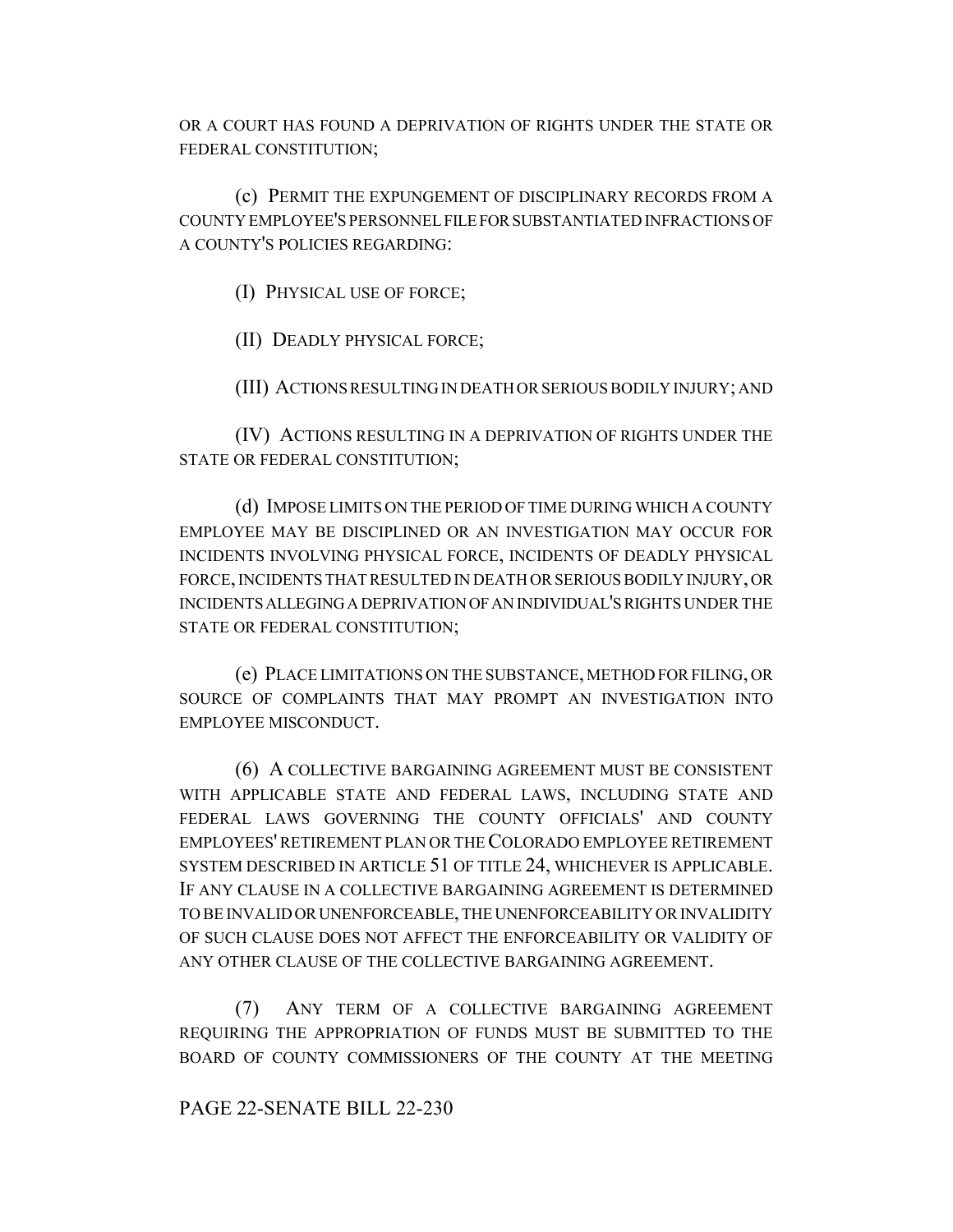FOLLOWING NOTIFICATION BY THE EXCLUSIVE REPRESENTATIVE TO THE COUNTY THAT THE BARGAINING UNIT HAS APPROVED THE AGREEMENT IN ACCORDANCE WITH THE INTERNAL PROCEDURES OF THE EXCLUSIVE REPRESENTATIVE.

**8-3.3-114. Impasse resolution - fact finding - rules.** (1) IF AN IMPASSE ARISES ON ONE OR MORE ISSUES DURING THE NEGOTIATION OF A COLLECTIVE BARGAINING AGREEMENT, THE EXCLUSIVE REPRESENTATIVE AND THE COUNTY SHALL ENGAGE IN THE DISPUTE RESOLUTION PROCESS ESTABLISHED IN THIS SECTION OR AN ALTERNATIVE PROCEDURE ESTABLISHED BY MUTUAL AGREEMENT. THE DEADLINES IN THIS SECTION MAY BE EXTENDED BY MUTUAL AGREEMENT OF THE PARTIES.

(2) (a) IF THE EXCLUSIVE REPRESENTATIVE AND THE COUNTY CANNOT REACH AN AGREEMENT ON ONE OR MORE ISSUES SUBJECT TO COLLECTIVE BARGAINING WITHIN NINETY CALENDAR DAYS AFTER COMMENCING MEETINGS TO NEGOTIATE, OR BY THE ONE HUNDRED TWENTIETH DAY PRIOR TO THE EXPIRATION OF AN EXISTING COLLECTIVE BARGAINING AGREEMENT, WHICHEVER IS EARLIER, EITHER PARTY MAY REQUEST THE ASSISTANCE OF A MEDIATOR. IF MEDIATION IS REQUESTED BY EITHER PARTY, BARGAINING MUST CONTINUE WITH THE AID OF A MEDIATOR.

(b) IF THE PARTIES CANNOT AGREE ON A MEDIATOR WITHIN SEVEN CALENDAR DAYS AFTER THE REQUEST FOR MEDIATION, THE PARTIES MUST REQUEST MEDIATION ASSISTANCE FROM THE FEDERAL MEDIATION AND CONCILIATION SERVICE. THE PARTIES SHALL SHARE EQUALLY THE COST OF MEDIATION SERVICES, IF ANY.

(3) MEDIATION MUST CONTINUE FOR SIXTY DAYS, UNTIL SIXTY DAYS PRIOR TO THE EXPIRATION OF THE EXISTING COLLECTIVE BARGAINING AGREEMENT, OR UNTIL THE MEDIATOR DETERMINES THAT MEDIATION SERVICES ARE NO LONGER NECESSARY OR EFFECTIVE, WHICHEVER OCCURS FIRST.MEDIATION MAY CONTINUE THEREAFTER UPON MUTUAL AGREEMENT OF THE PARTIES.

(4) (a) IF THE PARTIES REMAIN AT AN IMPASSE FOLLOWING MEDIATION, EITHER PARTY MAY REQUEST FACT FINDING IN ACCORDANCE WITH RULES PROMULGATED BY THE DIRECTOR.

(b) THE DIRECTOR SHALL MAINTAIN A ROSTER OF QUALIFIED FACT

PAGE 23-SENATE BILL 22-230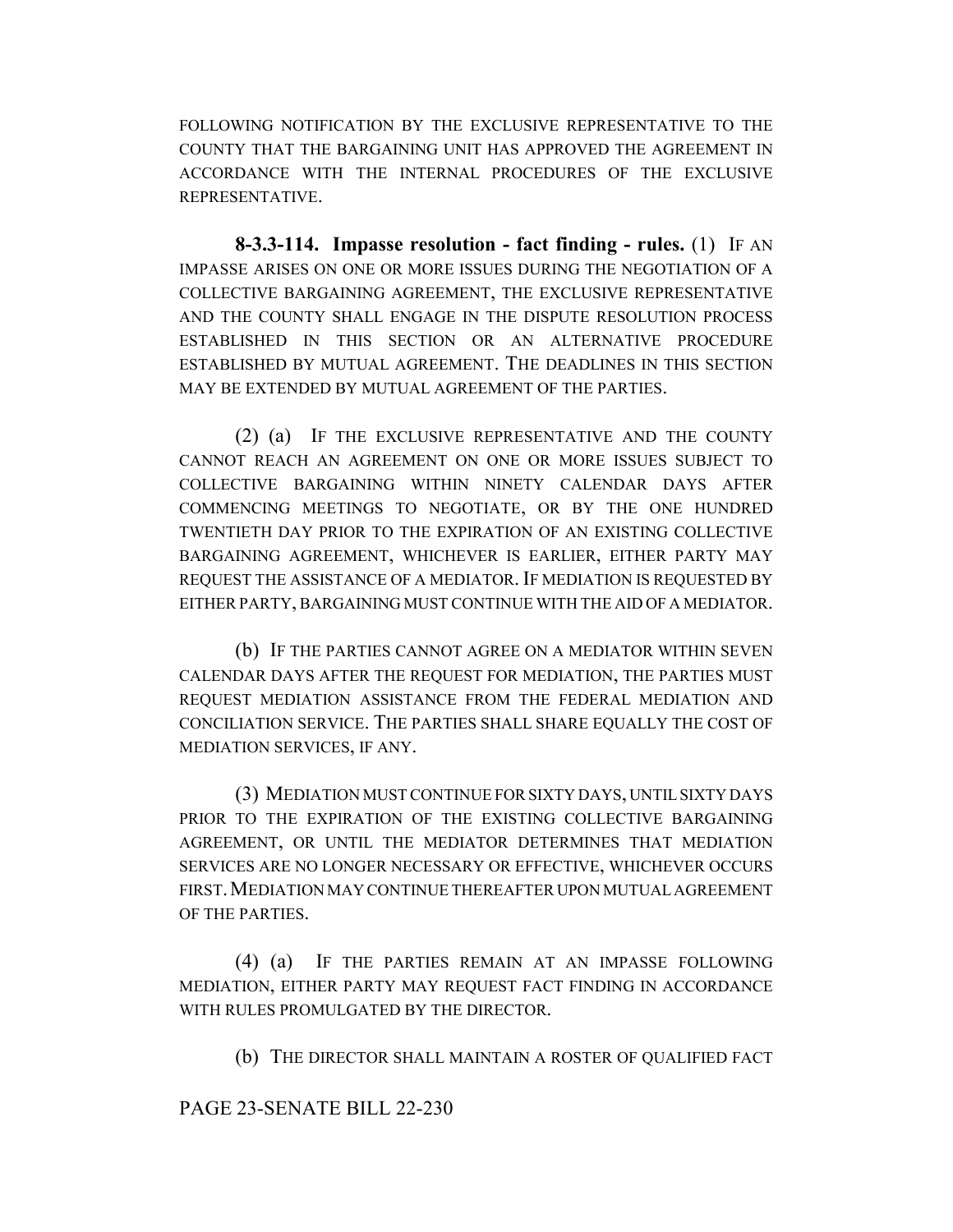FINDERS, EACH OF WHOM MUST BE REGISTERED WITH THE FEDERAL MEDIATION AND CONCILIATION SERVICE OR THE AMERICAN ARBITRATION ASSOCIATION, AND SHALL REQUIRE THE PARTIES TO SELECT A FACT FINDER FROM THE DIRECTOR'S ROSTER OR FROM A ROSTER OF LABOR ARBITRATORS OBTAINED DIRECTLY FROM THE FEDERAL MEDIATION AND CONCILIATION SERVICE OR THE AMERICAN ARBITRATION ASSOCIATION, OR ITS SUCCESSOR ORGANIZATION. THE PARTIES SHALL SELECT A FACT FINDER FROM A LIST OF SEVEN NAMES FROM THE ROSTER, AS DESIGNATED BY THE DIRECTOR AND THE AMERICAN ARBITRATION ASSOCIATION, OR ITS SUCCESSOR ORGANIZATION, OR THE FEDERAL MEDIATION AND CONCILIATION SERVICE, WHICHEVER IS APPLICABLE.

(c) UNLESS THE PARTIES OTHERWISE AGREE, THE FACT FINDER WILL MAKE A RECOMMENDATION TO ACCEPT THE FINAL OFFER OF THE EXCLUSIVE REPRESENTATIVE OR THE FINAL OFFER OF THE COUNTY ON EACH ISSUE IN DISPUTE.

(d) IN ARRIVING AT A RECOMMENDATION, THE FACT FINDER SHALL CONSIDER:

(I) THE FINANCIAL ABILITY OF THE COUNTY TO MEET THE COSTS OF ANY PROPOSED SETTLEMENT;

(II) THE INTERESTS AND WELFARE OF THE PUBLIC;

(III) THE COMPENSATION, HOURS, AND TERMS AND CONDITIONS OF EMPLOYMENT OF THE COUNTY EMPLOYEES INVOLVED IN THE COLLECTIVE BARGAINING IN COMPARISON WITH THE COMPENSATION, HOURS, AND TERMS AND CONDITIONS OF EMPLOYMENT OF OTHER EMPLOYEES IN THE PUBLIC AND PRIVATE SECTORS IN COMPARABLE COMMUNITIES;

(IV) THE STIPULATIONS OF THE PARTIES;

(V) THE LAWFUL AUTHORITY OF THE COUNTY;

(VI) CHANGES IN THE COST OF LIVING; AND

(VII) OTHER FACTORS THAT ARE NORMALLY OR TRADITIONALLY TAKEN INTO CONSIDERATION IN THE DETERMINATION OF COMPENSATION, HOURS, AND TERMS AND CONDITIONS OF EMPLOYMENT THROUGH

PAGE 24-SENATE BILL 22-230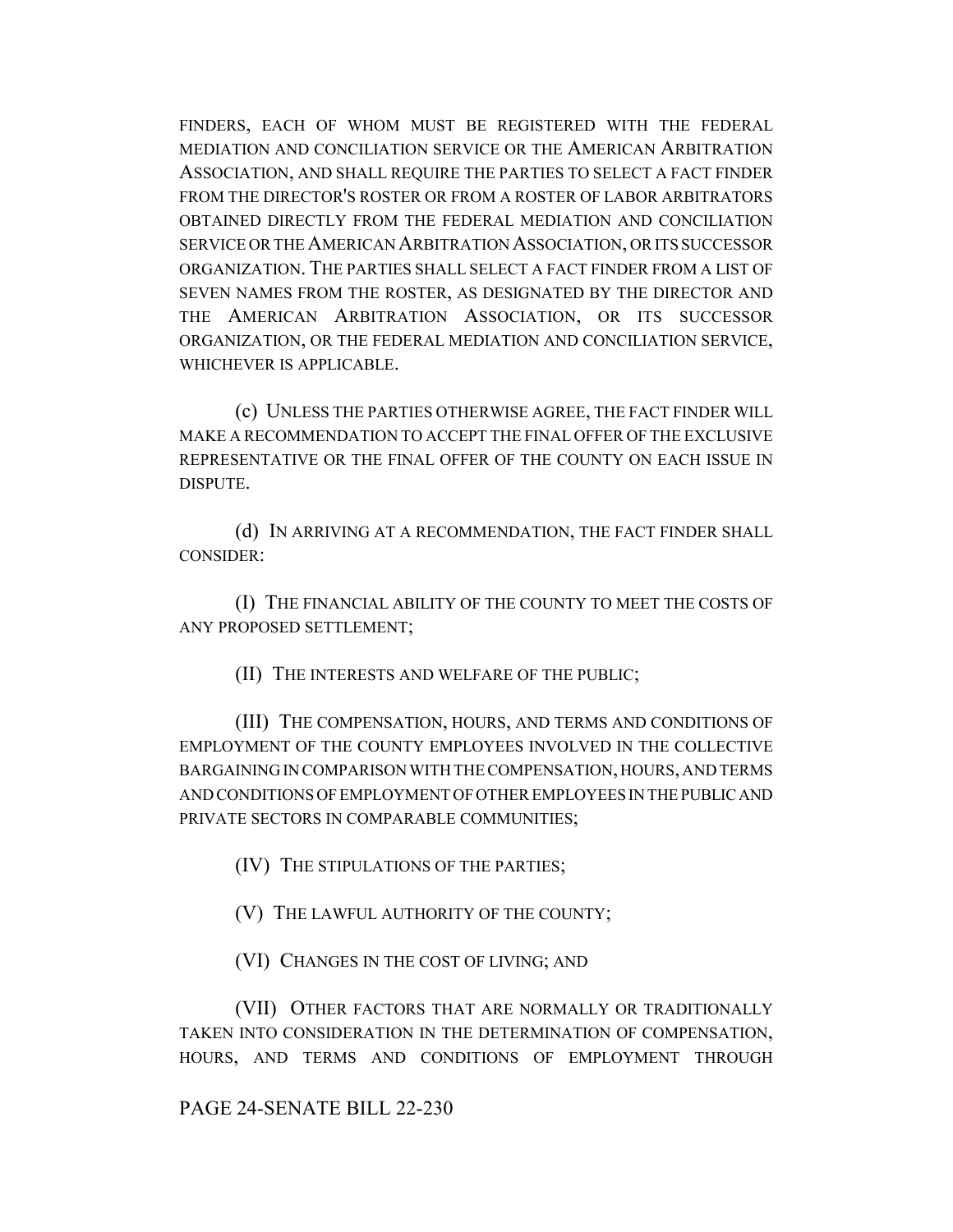VOLUNTARY COLLECTIVE BARGAINING, INTEREST ARBITRATION, OR OTHERWISE BETWEEN PARTIES IN PUBLIC AND PRIVATE EMPLOYMENT.

(e) THE PARTIES SHALL SHARE THE COST OF THE FACT FINDER EQUALLY.

(5) THE EXCLUSIVE REPRESENTATIVE SHALL APPROVE OR REJECT THE RECOMMENDATION OF THE FACT FINDER IN ACCORDANCE WITH ITS INTERNAL PROCEDURES. IF THE EXCLUSIVE REPRESENTATIVE APPROVES OF THE RECOMMENDATION, THE BOARD OF COUNTY COMMISSIONERS OF THE COUNTY SHALL VOTE TO ACCEPT OR REJECT THE RECOMMENDATION AT A REGULAR OR SPECIAL MEETING OPEN TO THE PUBLIC IMMEDIATELY FOLLOWING NOTIFICATION BY THE EXCLUSIVE REPRESENTATIVE THAT THE BARGAINING UNIT HAS ACCEPTED THE RECOMMENDATION.

 $(6)$  (a) EXCEPT FOR THE PARTIES IDENTIFIED IN SUBSECTION  $(6)(b)$ OF THIS SECTION, IF THE PARTIES ARE AT AN IMPASSE FOLLOWING CONSIDERATION OF THE RECOMMENDATIONS OF THE FACT FINDER, EACH PARTY REMAINS OBLIGATED TO COLLECTIVELY BARGAIN IN GOOD FAITH TO RESOLVE THE IMPASSE.

(b) BARGAINING UNITS OF A LOCAL GOVERNMENT EMPLOYER THAT INCLUDE FIREFIGHTERS, AS DEFINED IN SECTION 29-5-301(2), MUST COMPLY WITH POST-FACT-FINDING PROCEDURES IN SECTION 29-5-210 (9), (10), AND (13).

(7) EXCEPT FOR THE RECOMMENDATION OF A FACT FINDER, ALL DOCUMENTS, PROPOSALS, AND DRAFT AND TENTATIVE AGREEMENTS DRAFTED OR EXCHANGED PURSUANT TO THE PROCESS ESTABLISHED IN THIS SECTION ARE PRIVILEGED, ARE NOT PUBLIC RECORDS, AND ARE NOT SUBJECT TO INSPECTION PURSUANT TO THE "COLORADO OPEN RECORDS ACT", PART 2 OF ARTICLE 72 OF TITLE 24.

**8-3.3-115. Unfair labor practices.** (1) A COUNTY OR EXCLUSIVE REPRESENTATIVE SHALL NOT REFUSE TO NEGOTIATE IN GOOD FAITH WITH RESPECT TO WAGES, HOURS, AND OTHER TERMS AND CONDITIONS OF EMPLOYMENT, INCLUDING REFUSING TO COOPERATE IN ANY IMPASSE RESOLUTION PROCEDURE.

(2) A COUNTY, ITS REPRESENTATIVES, ITS AGENTS, OR ANYONE

PAGE 25-SENATE BILL 22-230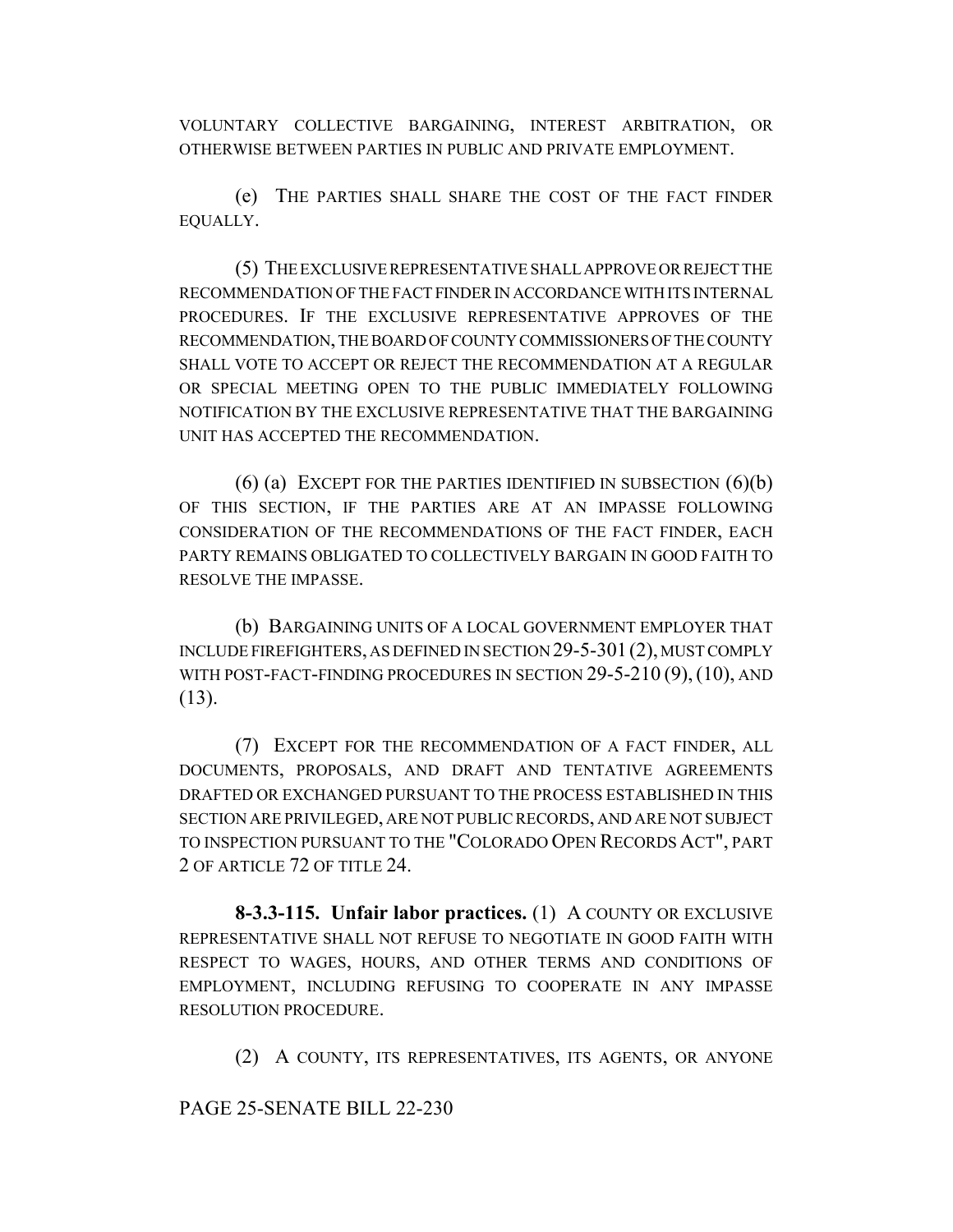ACTING ON BEHALF OF THE COUNTY SHALL NOT:

(a) DISCRIMINATE AGAINST, COERCE, INTIMIDATE, INTERFERE WITH, OR IMPOSE REPRISALS AGAINST, OR THREATEN TO DISCRIMINATE AGAINST, COERCE, INTIMIDATE, INTERFERE WITH, OR IMPOSE REPRISALS AGAINST, ANY COUNTY EMPLOYEE FOR FORMING OR ASSISTING AN EMPLOYEE ORGANIZATION OR EXPRESSING THE COUNTY EMPLOYEE'S VIEWS REGARDING COUNTY EMPLOYEE REPRESENTATION OR WORKPLACE ISSUES OR THE RIGHTS GRANTED TO THE COUNTY EMPLOYEE IN THIS ARTICLE 3.3;

(b) DETER OR DISCOURAGE COUNTY EMPLOYEES OR COUNTY EMPLOYEE APPLICANTS FROM BECOMING OR REMAINING MEMBERS OF AN EMPLOYEE ORGANIZATION OR FROM AUTHORIZING PAYROLL DEDUCTIONS FOR DUES OR FEES TO AN EMPLOYEE ORGANIZATION; EXCEPT THAT THE COUNTY MAY RESPOND TO QUESTIONS FROM A COUNTY EMPLOYEE PERTAINING TO THE COUNTY EMPLOYEE'S EMPLOYMENT OR ANY MATTER DESCRIBED IN THIS ARTICLE 3.3, AS LONG AS THE RESPONSE IS NEUTRAL TOWARD PARTICIPATION IN, SELECTION OF, AND MEMBERSHIP IN AN EMPLOYEE ORGANIZATION;

(c) USE ANY PUBLIC FUNDS OR OFFICIAL POSITION TO SUPPORT OR OPPOSE AN EMPLOYEE ORGANIZATION; EXCEPT THAT THE PROVISION OF ROUTINE SERVICES AND FACILITIES AND PAID TIME FOR EXCLUSIVE REPRESENTATIVES MAY BE PROVIDED BY A COUNTY PURSUANT TO A COLLECTIVE BARGAINING AGREEMENT BETWEEN THE COUNTY AND AN EXCLUSIVE REPRESENTATIVE;

(d) DOMINATE OR INTERFERE IN THE ADMINISTRATION OF AN EMPLOYEE ORGANIZATION;

(e) DISCHARGE OR DISCRIMINATE AGAINST A COUNTY EMPLOYEE BECAUSE THE COUNTY EMPLOYEE HAS FILED AN AFFIDAVIT, PETITION, OR COMPLAINT OR GIVEN ANY INFORMATION OR TESTIMONY PURSUANT TO THIS ARTICLE 3.3 OR A COLLECTIVE BARGAINING AGREEMENT OR CHOSEN TO BE REPRESENTED BY AN EXCLUSIVE REPRESENTATIVE;

(f) DENY THE RIGHTS ACCOMPANYING CERTIFICATION AS THE EXCLUSIVE REPRESENTATIVE PURSUANT TO THIS ARTICLE 3.3;

(g) COLLECTIVELY BARGAIN IN REGARD TO MATTERS COVERED BY

PAGE 26-SENATE BILL 22-230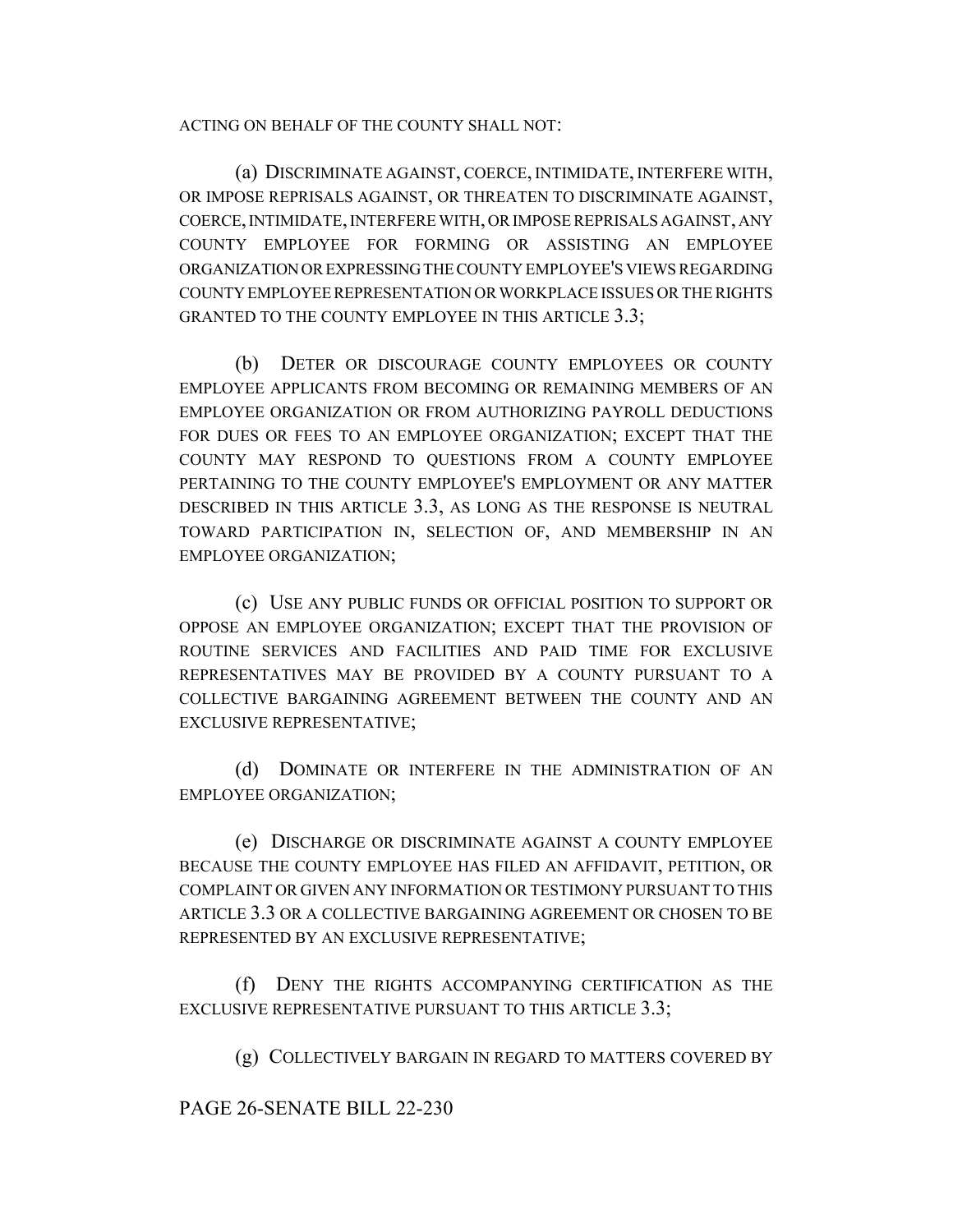THIS ARTICLE 3.3 WITH A COUNTY EMPLOYEE OR GROUP OF COUNTY EMPLOYEES IN THE BARGAINING UNIT OR AN EMPLOYEE ORGANIZATION PURPORTEDLY REPRESENTING THE COUNTY EMPLOYEES IN A BARGAINING UNIT OTHER THAN THE EXCLUSIVE REPRESENTATIVE;

(h) DISCLOSE TO A PRIVATE ENTITY, OTHER THAN THE EXCLUSIVE REPRESENTATIVE, PERSONALLY IDENTIFIABLE INFORMATION ABOUT COUNTY EMPLOYEES WITHIN THE BARGAINING UNIT THAT IS EXEMPT FROM DISCLOSURE PURSUANT TO LAW; OR

(i) OTHERWISE FAIL TO COMPLY WITH THE REQUIREMENTS OF THIS ARTICLE 3.3.

(3) (a) AN EMPLOYEE ORGANIZATION OR EXCLUSIVE REPRESENTATIVE SHALL NOT:

(I) INTERFERE WITH, RESTRAIN, OR COERCE A COUNTY EMPLOYEE WITH RESPECT TO THE RIGHTS GRANTED IN THIS ARTICLE 3.3 OR WITH RESPECT TO SELECTING AN EXCLUSIVE REPRESENTATIVE;

(II) WILLFULLY OR DELIBERATELY FAIL TO FAIRLY REPRESENT A COUNTY EMPLOYEE WHO IS IN A BARGAINING UNIT EXCLUSIVELY REPRESENTED BY THE EMPLOYEE ORGANIZATION IN THE NEGOTIATION OR ENFORCEMENT OF THE TERMS OF A COLLECTIVE BARGAINING AGREEMENT; OR

(III) OTHERWISE FAIL TO COMPLY WITH THE REQUIREMENTS OF THIS ARTICLE 3.3.

(b) THIS SUBSECTION (3) DOES NOT PROHIBIT AN EXCLUSIVE REPRESENTATIVE FROM PROVIDING LEGAL, ECONOMIC, OR JOB-RELATED SERVICES OR BENEFITS BEYOND THOSE ESTABLISHED IN ANY APPLICABLE COLLECTIVE BARGAINING AGREEMENT EXCLUSIVELY TO ITS MEMBERS.

(4) AN AGGRIEVED PARTY IS BARRED FROM FILING A CLAIM THAT ALLEGES THAT EITHER THE COUNTY OR EMPLOYEE ORGANIZATION HAS VIOLATED THIS SECTION UNLESS THE CLAIM IS FILED WITHIN SIX MONTHS AFTER THE DATE ON WHICH THE AGGRIEVED PARTY KNEW OR REASONABLY SHOULD HAVE KNOWN OF THE ALLEGED VIOLATION.

PAGE 27-SENATE BILL 22-230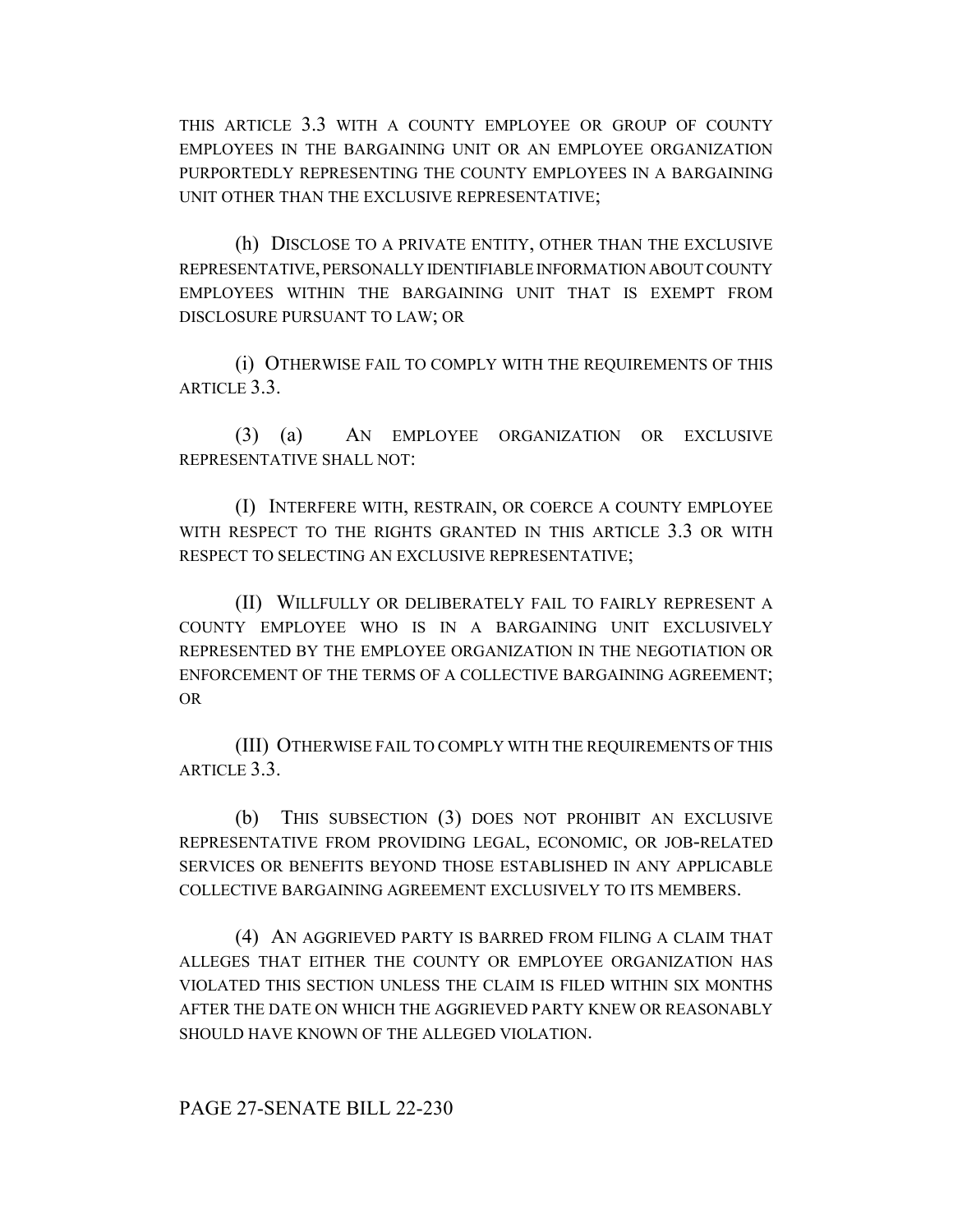(5) THE EXPRESSION OF ANY PERSONAL VIEW, ARGUMENT, OR OPINION BY AN ELECTED OFFICIAL MUST NOT BE CONSIDERED A VIOLATION OF THIS SECTION UNLESS THE EXPRESSION CONTAINS A THREAT OF REPRISAL OR PROMISE OF A BENEFIT OR IS MADE UNDER COERCIVE CONDITIONS. REPRESENTATIVES OF COUNTIES MAY CORRECT THE RECORD WITH RESPECT TO ANY FALSE OR MISLEADING STATEMENT MADE BY ANY PERSON, PUBLICIZE THE FACT OF A REPRESENTATION ELECTION, AND ENCOURAGE COUNTY EMPLOYEES TO EXERCISE THEIR RIGHT TO VOTE IN THE ELECTION.

(6) (a) AN EXCLUSIVE REPRESENTATIVE CERTIFIED OR DEEMED CERTIFIED IN ACCORDANCE WITH THIS ARTICLE 3.3 SHALL NOT THREATEN, FACILITATE, SUPPORT, OR CAUSE A COUNTY EMPLOYEE TO PARTICIPATE IN THE FOLLOWING:

(I) A STRIKE;

(II) A WORK STOPPAGE;

(III) A WORK SLOWDOWN;

(IV) A GROUP SICK OUT; OR

(V) AN ACTION THAT DISRUPTS, ON A WIDESPREAD BASIS, THE DAY-TO-DAY FUNCTIONING OF A COUNTY.

(b) A CONTROVERSY CONCERNING AN ACTIVITY PROHIBITED BY SUBSECTION  $(6)(a)$  OF THIS SECTION MAY BE SUBMITTED TO THE DIVISION PURSUANT TO SECTION 8-3.3-106. UPON A FINDING THAT THE EXCLUSIVE REPRESENTATIVE HAS VIOLATED SUBSECTION  $(6)(a)$  OF THIS SECTION, THE DIRECTOR SHALL AWARD ANY APPROPRIATE RELIEF, INCLUDING SANCTIONS, FINES, OR DECERTIFICATION. IF AN EXCLUSIVE REPRESENTATIVE IS DECERTIFIED BY THE DIRECTOR, THE EMPLOYEE ORGANIZATION MAY BEGIN THE CERTIFICATION PROCESS IN SECTION 8-3.3-108 AFTER ONE YEAR FROM THE DATE OF DECERTIFICATION.

(c) NOTHING IN THIS SUBSECTION (6) PROHIBITS THE EXCLUSIVE REPRESENTATIVE FROM ENGAGING IN OTHER CONCERTED ACTIVITIES FOR THE PURPOSE OF THE COLLECTIVE BARGAINING PROCESS OR OTHER MUTUAL AID OR PROTECTION, WITHOUT INTERFERENCE, RESTRAINT, OR COERCION BY THE COUNTY.

PAGE 28-SENATE BILL 22-230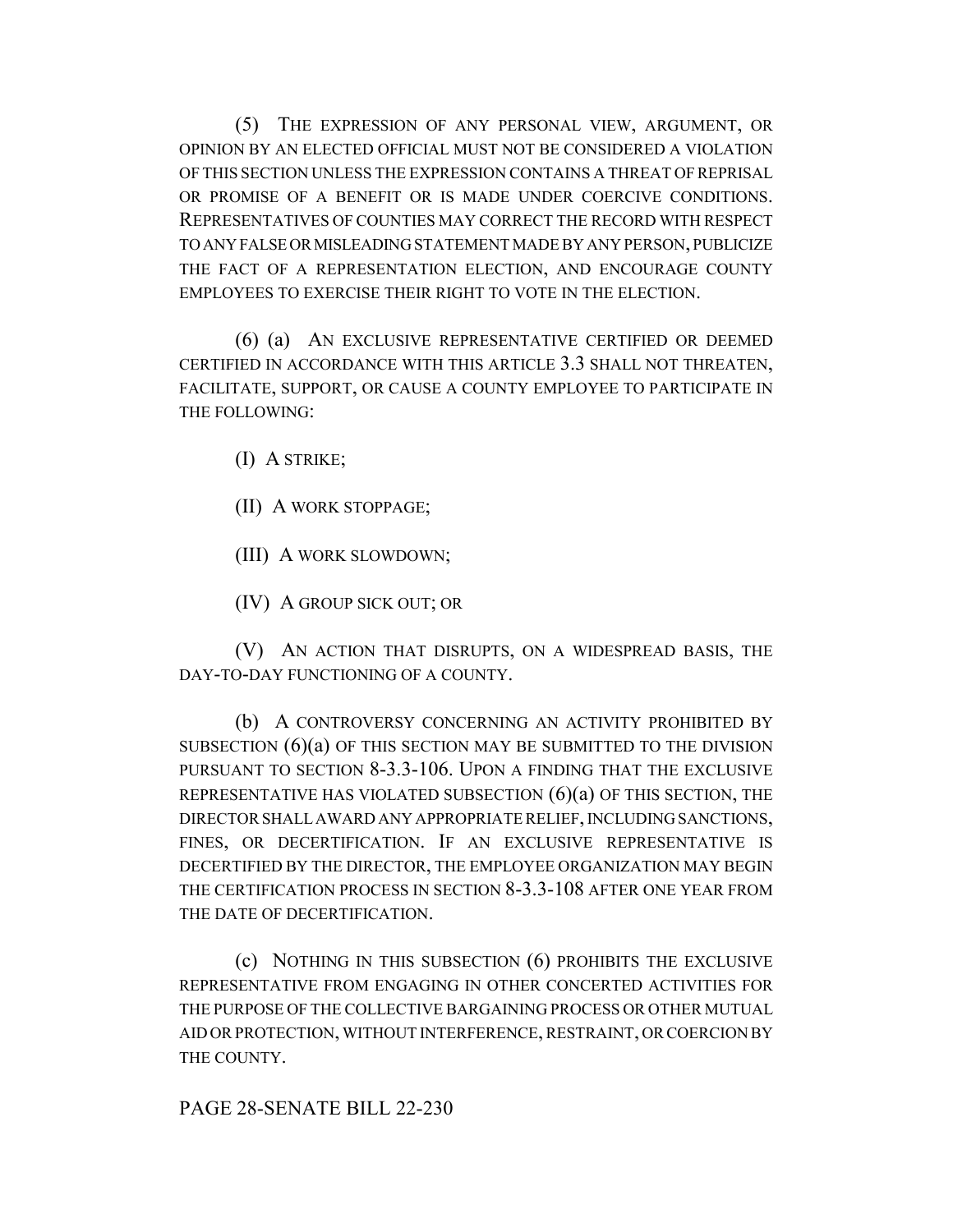(d) NOTHING IN THIS SECTION AFFECTS THE RIGHTS OF ANY COUNTY EMPLOYEE OR EMPLOYEE ORGANIZATION NOT COVERED BY THE EXPRESS TERMS OF THIS ARTICLE 3.3.

**8-3.3-116. Existing bargaining relationships.** AN EXCLUSIVE REPRESENTATIVE DEEMED CERTIFIED PURSUANT TO THIS ARTICLE 3.3 HAS THE RIGHT TO COLLECTIVELY BARGAIN MATTERS NOT COVERED BY AN EXISTING COLLECTIVE BARGAINING AGREEMENT NEGOTIATED PRIOR TO THE EFFECTIVE DATE OF THIS ARTICLE 3.3 IF THE SUBJECTS PROPOSED FOR BARGAINING WERE OUTSIDE OF THE LAWFUL SCOPE OF BARGAINING PRIOR TO THE EFFECTIVE DATE OF THIS ARTICLE 3.3.

**SECTION 3. Appropriation.** (1) For the 2022-23 state fiscal year, \$326,092 is appropriated to the department of labor and employment. This appropriation is from the general fund. To implement this act, the department may use this appropriation as follows:

(a) \$266,950 for use by division of labor standards and statistics for program costs related to labor standards, which amount is based on an assumption that the division will require an additional 2.5 FTE; and

(b) \$59,142 for the purchase of legal services.

(2) For the 2022-23 state fiscal year, \$59,142 is appropriated to the department of law. This appropriation is from reappropriated funds received from the department of labor and employment under subsection (1)(b) of this section and is based on an assumption that the department of law will require an additional 0.3 FTE. To implement this act, the department of law may use this appropriation to provide legal services for the department of labor and employment.

**SECTION 4. Effective date.** This act takes effect July 1, 2023; except that section 8-3.3-106, Colorado Revised Statutes, enacted in section 2 of this act, and sections 3 through 5 of this act take effect July 1, 2022.

**SECTION 5. Safety clause.** The general assembly hereby finds,